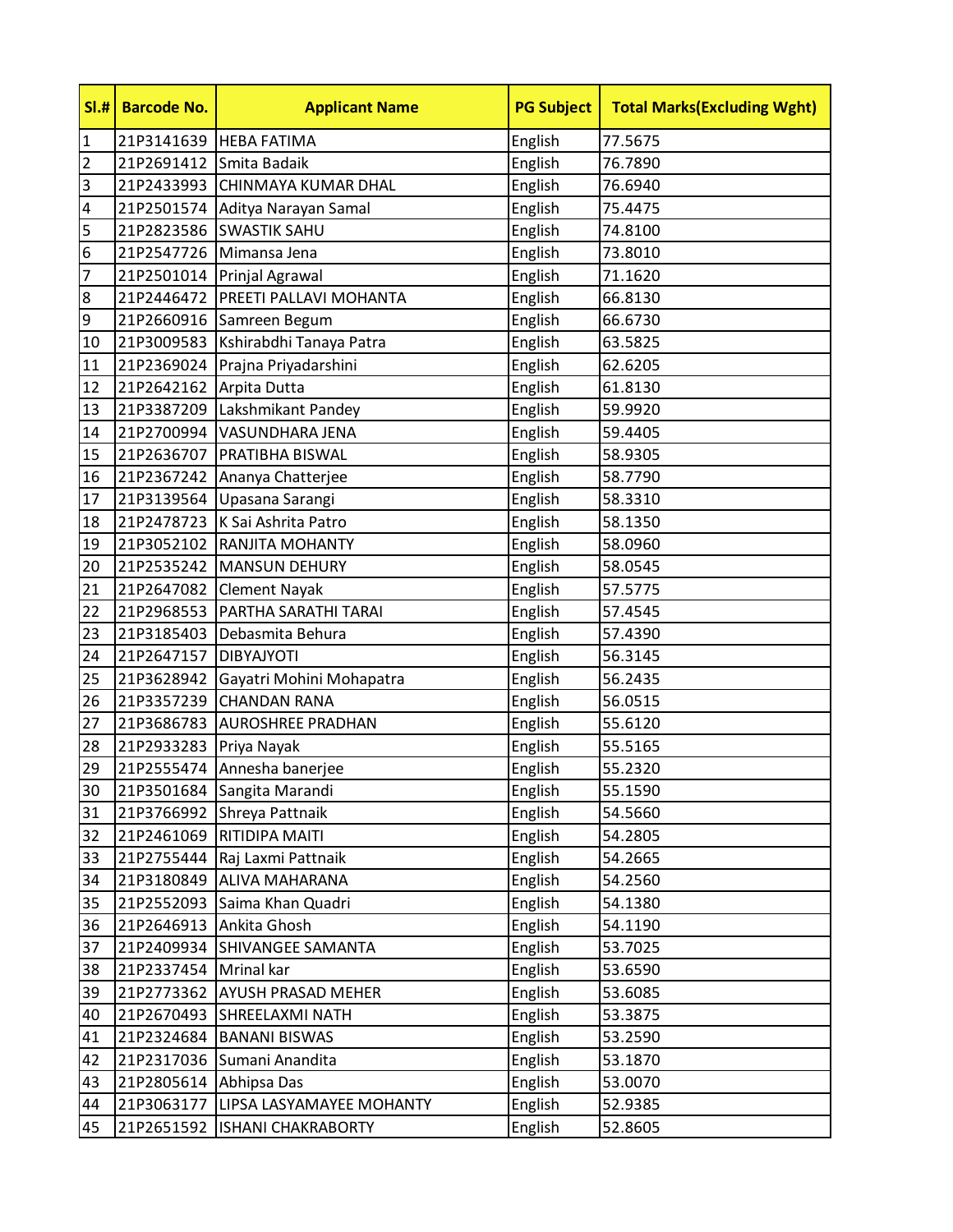| 46 |            | 21P2313736 HIMANSHI MODI                   | English | 52.7035 |
|----|------------|--------------------------------------------|---------|---------|
| 47 |            | 21P2953369 SUNELI DIGAL                    | English | 52.6165 |
| 48 |            | 21P2660366 BIBECHITA SAMANTARAY            | English | 52.5670 |
| 49 | 21P2402086 | <b>ALIBHA PATTANAIK</b>                    | English | 52.4590 |
| 50 |            | 21P2674799 ASHUTOSH MISHRA                 | English | 52.4580 |
| 51 |            | 21P3500492 UTTAM SAHU                      | English | 52.4295 |
| 52 |            | 21P2773912 LIPSHA RANI MEHER               | English | 52.3840 |
| 53 | 21P2957357 | <b>RAJESWARI NAYAK</b>                     | English | 52.2930 |
| 54 | 21P2914213 | <b>WASID SEIKH</b>                         | English | 52.2395 |
| 55 | 21P3595676 | KUMAR RANJAN RANA                          | English | 52.1695 |
| 56 | 21P2401452 | <b>SWAPNA SAGARIKA SAHOO</b>               | English | 52.1600 |
| 57 |            | 21P3094956 BARSHA BISWAL                   | English | 52.0200 |
| 58 | 21P3397663 | pratiksha pattanaik                        | English | 51.8625 |
| 59 | 21P2689209 | Silvy Sharon Nag                           | English | 51.8065 |
| 60 |            | 21P3478602 SABITRI SAHOO                   | English | 51.7260 |
| 61 |            | 21P2514139   PRAJNYALIMA BARISAL           | English | 51.6535 |
| 62 | 21P2638577 | <b>ITISHRI ROUT</b>                        | English | 51.5700 |
| 63 | 21P3239792 | <b>DEBADATTA PANDA</b>                     | English | 51.5615 |
|    |            |                                            |         |         |
| 64 |            | 21P2292134   PANCHATAPA PRIYADARSINI NAYAK | English | 51.4170 |
| 65 |            | 21P2286586 Prabhat Nalini Samal            | English | 51.4120 |
| 66 |            | 21P2794504 PRIYADARSHINEE PARIDA           | English | 51.3965 |
| 67 | 21P2384889 | <b>BIPSHA CHAKRABORTY</b>                  | English | 51.3895 |
| 68 | 21P2308993 | Satya Prakash Dansana                      | English | 51.3295 |
| 69 | 21P2487704 | <b>SUSHREE SANGITA JENA</b>                | English | 51.3130 |
| 70 | 21P3306913 | MOUSUMI BEHERA                             | English | 51.2490 |
| 71 | 21P2668862 | <b>SONALI OJHA</b>                         | English | 51.2305 |
| 72 | 21P2382199 | JYOTI JYOTSNA MALLICK                      | English | 51.1650 |
| 73 | 21P2765332 | Anwesha Abhishikta                         | English | 51.0325 |
| 74 | 21P2732024 | <b>JAYANTA KAMILA</b>                      | English | 51.0245 |
| 75 | 21P2478499 | <b>Pradeep Nag</b>                         | English | 51.0215 |
| 76 |            | 21P3260124 SWATI PANDA                     | English | 51.0040 |
| 77 | 21P3523873 | <b>TANNUSHREE BHOI</b>                     | English | 50.9920 |
| 78 | 21P3547699 | LABANYA SABAR                              | English | 50.9110 |
| 79 | 21P2374304 | <b>GAGAN KUMAR PATI</b>                    | English | 50.8785 |
| 80 | 21P3459067 | PRIYANKA PRIYADARSHINI ROUT                | English | 50.8715 |
| 81 | 21P3712813 | <b>IPSITA SEN</b>                          | English | 50.7665 |
| 82 | 21P3545967 | <b>AISORYA BARAL</b>                       | English | 50.7545 |
| 83 | 21P3679593 | <b>BISWA BHUSAN PATTNAIK</b>               | English | 50.6585 |
| 84 | 21P3254734 | <b>ABHISHEK JENA</b>                       | English | 50.5645 |
| 85 | 21P2960139 | <b>APARNA TRIPATHY</b>                     | English | 50.5125 |
| 86 | 21P3551092 | PUJA RANI PANDA                            | English | 50.5080 |
| 87 | 21P2491386 | <b>DEVYANI PATTANAIK</b>                   | English | 50.4930 |
| 88 | 21P2797339 | Gayatri Barik                              | English | 50.4695 |
| 89 | 21P2645699 | <b>SWARNA LAXMI MALLICK</b>                | English | 50.4185 |
| 90 | 21P2892632 | <b>ADYASA ABOLI DASH</b>                   | English | 50.3230 |
| 91 | 21P2470224 | <b>SUSHRI SANGITA DASH</b>                 | English | 50.3125 |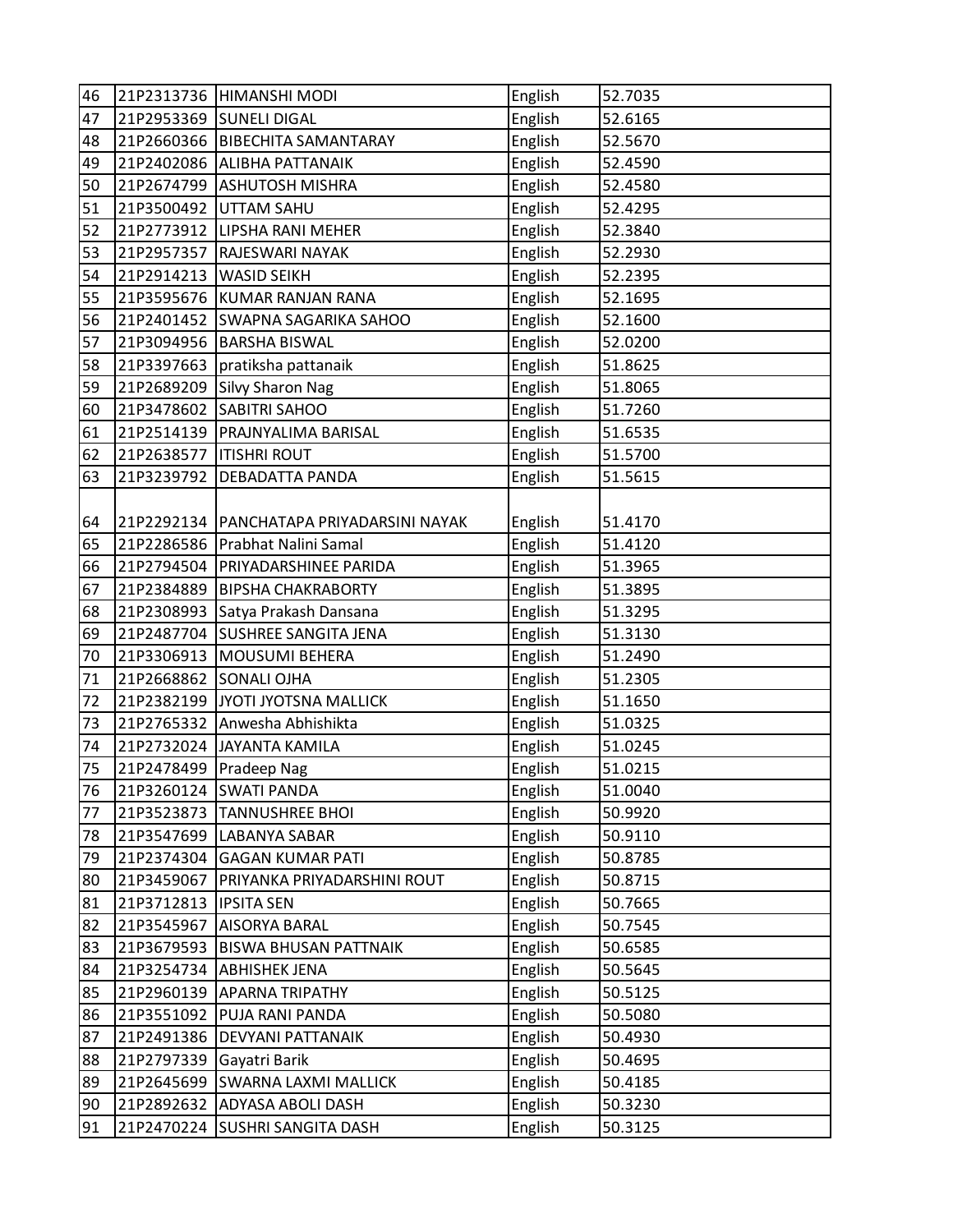| 92  |                | 21P2856764 Jitendra Kumar Gouda   | English | 50.2385 |
|-----|----------------|-----------------------------------|---------|---------|
| 93  |                | 21P2647826 Pratyusha Dash         | English | 50.2060 |
| 94  | 21P2983132     | <b>POOJARANI PRASAD</b>           | English | 50.1780 |
| 95  | 21P3335086     | <b>SALONI JAISWAL</b>             | English | 50.0490 |
| 96  | 21P2463394     | Harsh kumari jha                  | English | 50.0105 |
| 97  | 21P2643672     | <b>SUBHASHREE PRADHAN</b>         | English | 50.0070 |
| 98  | 21P3231559     | <b>SHAKTI SAHU</b>                | English | 49.9965 |
| 99  | 21P3021849     | <b>ROJALIN ROUT</b>               | English | 49.9090 |
| 100 | 21P3362104     | <b>SUBHASMITA SINGH</b>           | English | 49.8920 |
| 101 | 21P2315242     | Mimansha Mishra                   | English | 49.8675 |
|     | 102 21P2283874 | <b>DEBAKRUPA JENA</b>             | English | 49.8115 |
|     | 103 21P3547813 | <b>TANMAYEE BARIK</b>             | English | 49.7935 |
|     | 104 21P3707093 | <b>TARAKANTA OJHA</b>             | English | 49.7675 |
|     | 105 21P2731206 | EAISWARYA SAHU                    | English | 49.7230 |
|     | 106 21P2461839 | <b>PRANGYA PARAMITA DAS</b>       | English | 49.7175 |
|     | 107 21P3376272 | A.JYOTIRANI RAO                   | English | 49.7125 |
|     | 108 21P3182723 | MALAYA RANJAN SAHU                | English | 49.6665 |
|     | 109 21P3201699 | Barsharani Subudhi                | English | 49.6665 |
|     | 110 21P2422953 | <b>S R KRISHNA</b>                | English | 49.6025 |
|     | 111 21P3198603 | Suman Shradha Dhall               | English | 49.3690 |
|     | 112 21P3312172 | MITRUBHUJA PADHAN                 | English | 49.3575 |
|     | 113 21P2604906 | <b>AKASH RAUTA</b>                | English | 49.2295 |
| 114 | 21P2691716     | <b>DEBASHREE PRADHAN</b>          | English | 49.2225 |
| 115 | 21P3254169     | <b>Bushra Rashid</b>              | English | 49.0420 |
|     | 116 21P3605524 | <b>FAKIRA PADHAN</b>              | English | 49.0380 |
|     | 117 21P2977267 | <b>SOUMYASHREE PARIDA</b>         | English | 48.9965 |
|     | 118 21P2971233 | <b>RUTUPARNA BARIK</b>            | English | 48.9910 |
| 119 | 21P3444799     | <b>SONALI SINGH</b>               | English | 48.9685 |
| 120 | 21P3039076     | <b>SIBANI NANDA</b>               | English | 48.9175 |
| 121 | 21P3444006     | MANJU PURAN                       | English | 48.8790 |
|     | 122 21P2626512 | <b>SUHANI ACHARYA</b>             | English | 48.8330 |
|     |                | 123 21P2550989 BISWAKALPITA SAHOO | English | 48.8150 |
|     | 124 21P3633999 | <b>ALIVA BEHERA</b>               | English | 48.7670 |
|     | 125 21P2852307 | <b>ALAKANANDA ROUT</b>            | English | 48.6175 |
|     | 126 21P2607777 | PRIYALAXMI SAHOO                  | English | 48.6170 |
|     | 127 21P3755863 | <b>SATYAJIT KHUNTIA</b>           | English | 48.5980 |
|     | 128 21P3181374 | <b>SANJIT DESHMAJHI</b>           | English | 48.5825 |
| 129 | 21P3374053     | <b>JOHAN NAYAK</b>                | English | 48.5375 |
|     | 130 21P3146372 | <b>BISWAJEETA PADHI</b>           | English | 48.5335 |
|     | 131 21P3338516 | <b>SUCHISMITA PANDA</b>           | English | 48.5165 |
|     | 132 21P2434857 | PRITI PARAMITA                    | English | 48.5135 |
|     | 133 21P3306104 | <b>BAISHNABI SAHOO</b>            | English | 48.4835 |
| 134 | 21P3295733     | P. LIPSA RANI PATRO               | English | 48.4305 |
|     | 135 21P2456702 | <b>DIKSHYA JOSHI</b>              | English | 48.3945 |
|     | 136 21P3388262 | <b>IPSITA DANTA</b>               | English | 48.3660 |
|     | 137 21P3406806 | <b>SUBHASHREE PRADHAN</b>         | English | 48.3555 |
|     | 138 21P2530724 | HIRAN PRAVA GIRI                  | English | 48.3160 |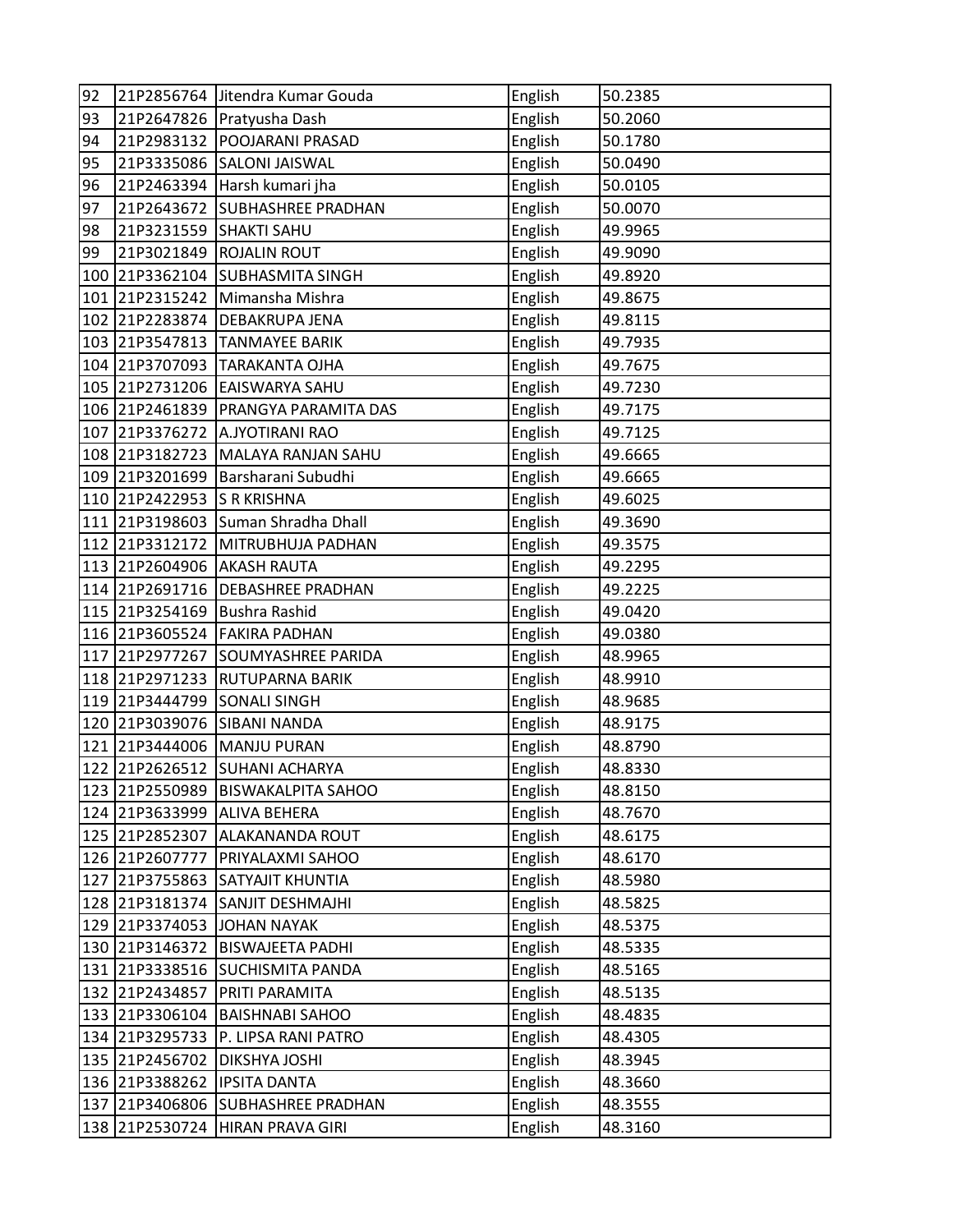|     |                | 139 21P2540844 RAJESWARI GURU   | English | 48.2315 |
|-----|----------------|---------------------------------|---------|---------|
|     | 140 21P3742902 | MANISHA CHAND                   | English | 48.2230 |
| 141 | 21P3739492     | <b>RASHMIREKHA DAS</b>          | English | 48.2215 |
|     | 142 21P3076586 | Sarthak Swarup Mishra           | English | 48.2090 |
|     | 143 21P3587657 | <b>SMRUTIREKHA TRIPATHY</b>     | English | 48.2015 |
|     | 144 21P3281279 | Abhishek Chhatar                | English | 48.1880 |
|     | 145 21P3055754 | SONALI PRIYADARSANI PURI        | English | 48.1835 |
|     | 146 21P3129649 | MELUN SINGH                     | English | 48.1015 |
| 147 | 21P2575756     | <b>SUSHREE TANYARUBA JENA</b>   | English | 48.1000 |
|     | 148 21P2417289 | <b>NARESH BEHERA</b>            | English | 48.0780 |
|     | 149 21P2913476 | <b>DEBENDRA MOHARANA</b>        | English | 48.0555 |
|     | 150 21P2397404 | SHIBANI SARANGI                 | English | 48.0375 |
|     | 151 21P3510886 | <b>TANVI TANTY</b>              | English | 48.0275 |
|     | 152 21P2599584 | <b>RASHMIREKHA SWAIN</b>        | English | 48.0045 |
|     | 153 21P3465243 | <b>SADHANA ROUT</b>             | English | 47.9495 |
|     | 154 21P3288136 | <b>ANUSUYA SWAIN</b>            | English | 47.9170 |
|     | 155 21P2673973 | Nikita Behera                   | English | 47.8875 |
|     | 156 21P3271662 | N M Barsa                       | English | 47.8375 |
| 157 | 21P3182426     | <b>SUBHASMITA PATRI</b>         | English | 47.8035 |
|     | 158 21P3075422 | Umay Omayra                     | English | 47.7425 |
|     | 159 21P3196994 | SIDDHI SWARUPA SAHU             | English | 47.7295 |
|     | 160 21P3169594 | <b>ANWESHA BISWAL</b>           | English | 47.7090 |
| 161 | 21P3333699     | <b>KALIA PADHY</b>              | English | 47.6720 |
|     | 162 21P2589379 | <b>PRADEEP BARIK</b>            | English | 47.6630 |
|     | 163 21P2436004 | <b>SAIPRIYA PANDA</b>           | English | 47.6285 |
|     | 164 21P2543317 | Shibani Guru                    | English | 47.6215 |
|     | 165 21P3128222 | <b>SMITARANI SINGH</b>          | English | 47.5930 |
| 166 | 21P2842533     | Sarbeswar Das                   | English | 47.5775 |
| 167 | 21P2440883     | Manaswini Das                   | English | 47.5670 |
| 168 | 21P3362112     | Shruti Pal                      | English | 47.5575 |
|     | 169 21P2486859 | PRIYANKA PATASANI               | English | 47.5425 |
|     |                | 170 21P2386064 Mayank Mahapatra | English | 47.5110 |
| 171 | 21P3213374     | <b>SWETA DAS</b>                | English | 47.4955 |
|     | 172 21P3344639 | NIKITA KUMARI                   | English | 47.4630 |
|     | 173 21P3651213 | <b>KIRTEEMAN SAHOO</b>          | English | 47.3885 |
|     | 174 21P2284349 | <b>SWATISMITA BISWAL</b>        | English | 47.3785 |
| 175 | 21P3390553     | PREETI BHARATI BAGHA            | English | 47.3635 |
| 176 | 21P3195564     | KHUSNUMA JAHOOR                 | English | 47.3540 |
| 177 | 21P2596236     | <b>DEBASIS RANA</b>             | English | 47.3540 |
|     | 178 21P2798784 | <b>MONICA MALLICK</b>           | English | 47.3465 |
| 179 | 21P2892624     | SHRADHANJALI JENA               | English | 47.2475 |
| 180 | 21P3687822     | SATYA NARAYAN KHAMARI           | English | 47.2005 |
| 181 | 21P3231917     | <b>MRUTYUNJAY PARHI</b>         | English | 47.1625 |
|     | 182 21P2407333 | JAHNAVI PANI                    | English | 47.0960 |
| 183 | 21P2929653     | <b>SHUVENDU KUMAR BHOI</b>      | English | 47.0830 |
|     | 184 21P3527256 | PRAGNYAMAYEE SAHU               | English | 47.0795 |
|     | 185 21P2865303 | Sushmita Barik                  | English | 47.0790 |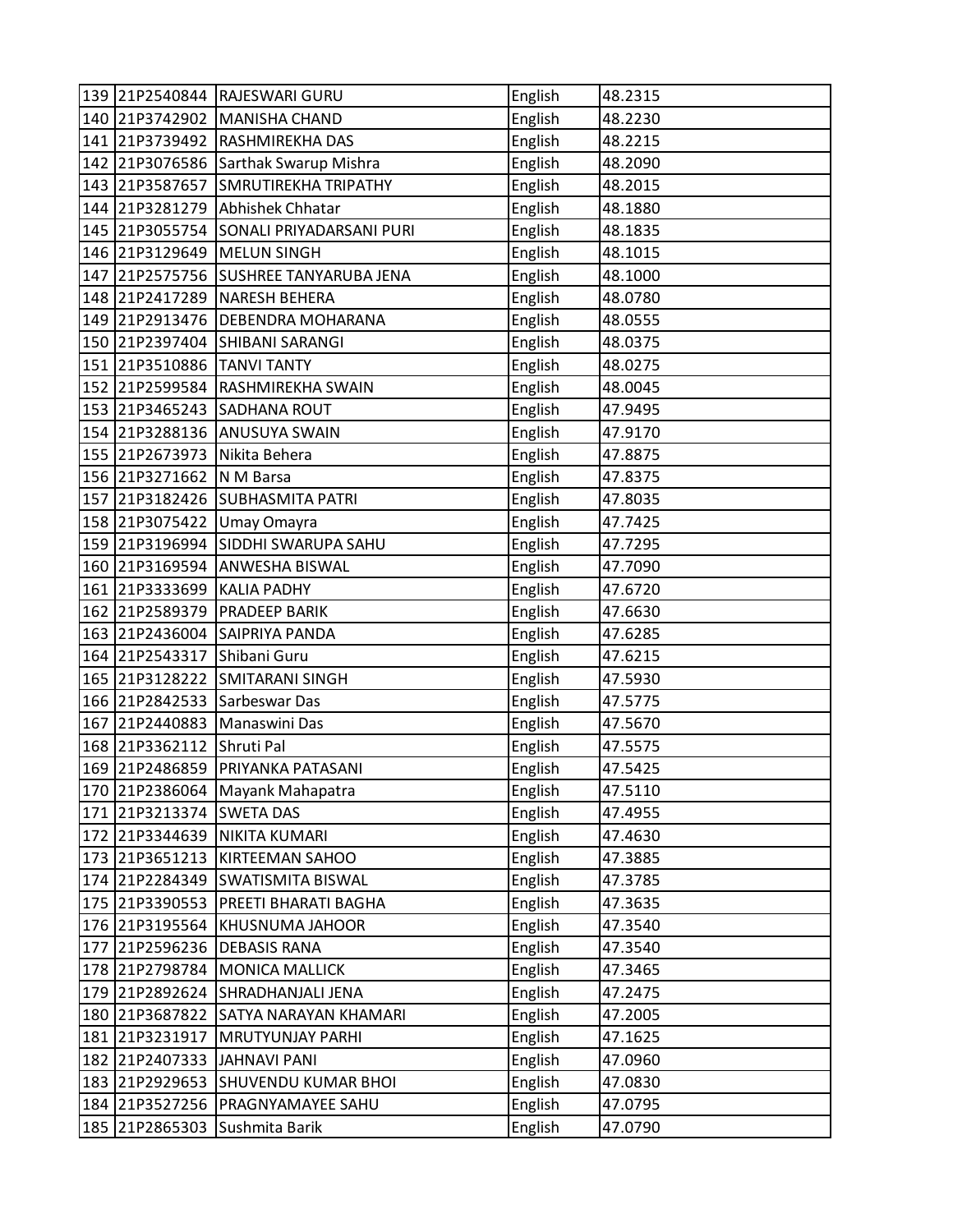|     | 186 21P2307889 | <b>SHILPA DEY</b>                 | English | 47.0580 |
|-----|----------------|-----------------------------------|---------|---------|
| 187 | 21P3441773     | <b>RAJASHREE SWAIN</b>            | English | 47.0200 |
|     | 188 21P3482639 | <b>SAROJINI MUDULI</b>            | English | 47.0185 |
|     | 189 21P2635909 | <b>SANTOSINI MOHAPATRA</b>        | English | 46.9735 |
| 190 | 21P2380286     | Asit Kumar Das                    | English | 46.9730 |
| 191 | 21P3544293     | <b>ANNAPURNA SAHOO</b>            | English | 46.9485 |
|     | 192 21P2567929 | <b>ANSUMAN SETHI</b>              | English | 46.8780 |
| 193 | 21P2589124     | <b>IPSA SWAIN</b>                 | English | 46.8745 |
| 194 | 21P3101873     | MANISHA BHOI                      | English | 46.8640 |
| 195 | 21P3184177     | <b>SUBHASRI BISHOYI</b>           | English | 46.8585 |
|     | 196 21P2909593 | RAJALAXMI SWAIN                   | English | 46.8245 |
| 197 | 21P2299436     | Anjana Pujari                     | English | 46.7870 |
|     | 198 21P3742814 | <b>PRIYANKA SAHU</b>              | English | 46.7795 |
| 199 | 21P2978697     | <b>GOURI SWAIN</b>                | English | 46.7455 |
| 200 | 21P3546894     | <b>DHANANJAY KUMAR SAMAL</b>      | English | 46.6915 |
|     | 201 21P2307156 | <b>BIKAS SAHOO</b>                | English | 46.6305 |
|     | 202 21P3589782 | <b>SRISTI SARKAR</b>              | English | 46.5975 |
|     | 203 21P3457262 | <b>PRAGNYARANI MEHER</b>          | English | 46.5755 |
|     | 204 21P3174092 | JAYASMITA BARIK                   | English | 46.5535 |
|     | 205 21P3518624 | KUMARI PADMINI MEHER              | English | 46.5215 |
|     | 206 21P2813102 | <b>SUSHREE ARPITA BHAL</b>        | English | 46.5185 |
|     |                | 207 21P2545802 ASBAB NISHA KHATUN | English | 46.5110 |
|     | 208 21P3089279 | <b>SUSHREE DEEPALI BEHERA</b>     | English | 46.4935 |
| 209 | 21P2389694     | <b>SAROJ SOHELA</b>               | English | 46.4915 |
| 210 | 21P3541653     | <b>ALIVA SUTAR</b>                | English | 46.4465 |
| 211 | 21P3169472     | <b>SWARAJ KUMAR DAKUA</b>         | English | 46.4450 |
|     | 212 21P2962229 | <b>KIRAN PATTNAIK</b>             | English | 46.4320 |
| 213 | 21P3267639     | Priyanka Sahu                     | English | 46.4225 |
| 214 | 21P2293344     | <b>SUBHASANDHYA SAHOO</b>         | English | 46.4185 |
| 215 | 21P2731134     | <b>ARPITA SAHOO</b>               | English | 46.4060 |
|     | 216 21P2585922 | <b>GAYATREE BEHERA</b>            | English | 46.3835 |
|     |                | 217 21P2409174 KARUNADIPTA SWAIN  | English | 46.3545 |
|     | 218 21P2868563 | <b>SANDEEP KUMAR NAYAK</b>        | English | 46.3215 |
|     | 219 21P3051989 | SABITA NAYAK                      | English | 46.3135 |
|     | 220 21P2409117 | <b>LIPIKA PANDA</b>               | English | 46.3120 |
|     | 221 21P3343099 | ANUSHKA MAHANTA                   | English | 46.2655 |
|     | 222 21P2879842 | DHANMANTARI KHAMARI               | English | 46.2610 |
|     | 223 21P3414989 | <b>SUBHASHREE DAS</b>             | English | 46.2420 |
|     | 224 21P3035913 | <b>CHANDINI LENKA</b>             | English | 46.2330 |
|     | 225 21P2346653 | LILIJAPRIYADARSINI RAY            | English | 46.2085 |
|     | 226 21P2711067 | Suraj Kumar Jena                  | English | 46.1975 |
| 227 | 21P3116779     | <b>SHIBA PADAL</b>                | English | 46.1920 |
|     | 228 21P2991556 | <b>GAYATRI SAHOO</b>              | English | 46.1835 |
|     | 229 21P2455162 | Priyanka Nanda                    | English | 46.1655 |
| 230 | 21P2406732     | AJAYA KUMAR PANDA                 | English | 46.1500 |
|     | 231 21P3270626 | ANUSUYA PARIDA                    | English | 46.1380 |
|     | 232 21P2872536 | <b>BINISMITA PANDA</b>            | English | 46.1330 |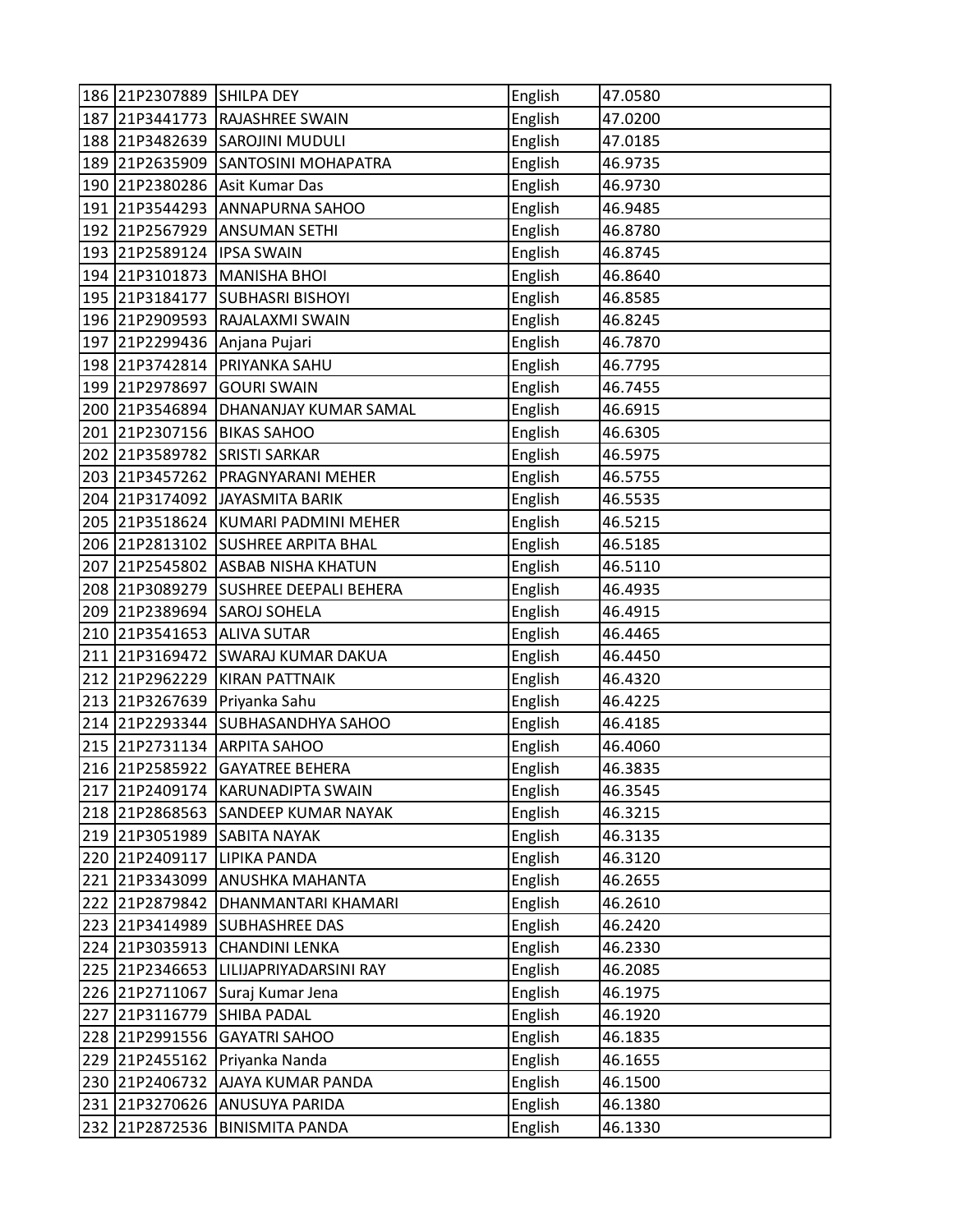|     |                | 233 21P2903599 ABBAS ARZOO KHAN               | English | 46.1325 |
|-----|----------------|-----------------------------------------------|---------|---------|
|     |                | 234 21P3722489 SHIBENDU KUMAR SAHOO           | English | 46.0920 |
|     | 235 21P2820933 | <b>SARITA MISHRA</b>                          | English | 46.0910 |
|     | 236 21P3507989 | <b>ASHA DAS</b>                               | English | 46.0445 |
| 237 | 21P2863922     | <b>SASMITA PRADHAN</b>                        | English | 46.0340 |
|     | 238 21P3689159 | <b>SABITA MAHARANA</b>                        | English | 46.0315 |
|     | 239 21P3246987 | PRIYANKA BUDA                                 | English | 45.9255 |
|     | 240 21P2533229 | rajat kumar pattnaik                          | English | 45.8840 |
|     | 241 21P3668837 | <b>NARENDRA PRADHAN</b>                       | English | 45.8705 |
|     | 242 21P2504903 | <b>SABITA DAS</b>                             | English | 45.8375 |
|     | 243 21P2905629 | <b>CHINMAYEE SAMAL</b>                        | English | 45.8330 |
|     | 244 21P3536542 | <b>SUDESHNA DAS</b>                           | English | 45.8150 |
|     | 245 21P2548459 | <b>RASMITA BEHERA</b>                         | English | 45.7875 |
|     | 246 21P2463983 | <b>ANANYA ARPITA MOHANTY</b>                  | English | 45.7625 |
|     | 247 21P2303856 | <b>SIMRAN SWAIN</b>                           | English | 45.7375 |
|     | 248 21P3464394 | <b>ITISMITA JENA</b>                          | English | 45.7170 |
|     | 249 21P2332423 | Anushree Pradhan                              | English | 45.6920 |
|     | 250 21P3636286 | <b>BALARAM DAS</b>                            | English | 45.6785 |
|     | 251 21P3666063 | AKHYAYA KUMAR SENAPATI                        | English | 45.6560 |
|     | 252 21P2898319 | Ananya Soumya Majhi                           | English | 45.6560 |
|     | 253 21P2853627 | MADHUSMITA JENA                               | English | 45.6515 |
|     | 254 21P3768639 | Sajan Kumar singh                             | English | 45.6460 |
|     | 255 21P3585796 | <b>SWATI SABHANA MINZ</b>                     | English | 45.5935 |
|     | 256 21P2612813 | <b>SUBHASHREE SAHOO</b>                       | English | 45.5795 |
| 257 | 21P2981566     | Kritika Das                                   | English | 45.5685 |
|     | 258 21P2411086 | <b>SMARANIKA BAL</b>                          | English | 45.5460 |
|     | 259 21P3185114 | <b>PRATIVA MOHANTY</b>                        | English | 45.5405 |
|     | 260 21P3174827 | <b>SUBHA LAXMI DEO</b>                        | English | 45.5280 |
|     | 261 21P2813783 | Sohail Umar                                   | English | 45.4930 |
| 262 | 21P3479103     | <b>BIJAYA LAXMI BISWAL</b>                    | English | 45.4505 |
|     |                |                                               |         |         |
|     |                | 263 21P2821014 NIHARIKA PRIYADARSHANI MOHANTA | English | 45.4435 |
|     | 264 21P3532484 | <b>MINATI SAHU</b>                            | English | 45.4360 |
|     | 265 21P3680089 | <b>ITISHREE DASH</b>                          | English | 45.4130 |
|     | 266 21P2699643 | <b>HARAPRIYA LENKA</b>                        | English | 45.3875 |
|     | 267 21P3359904 | SARASWATI JENA                                | English | 45.3795 |
|     | 268 21P2709229 | CHANDRAMANI SUNA                              | English | 45.3740 |
|     | 269 21P2419284 | <b>TAPAN KUMAR DAS</b>                        | English | 45.3280 |
|     | 270 21P2853489 | <b>SANAT KUMAR SAHOO</b>                      | English | 45.3045 |
|     | 271 21P3004437 | <b>MANINI NAYAK</b>                           | English | 45.3015 |
|     | 272 21P2636434 | <b>MONALISHA PUHAN</b>                        | English | 45.2915 |
|     | 273 21P3006719 | <b>RAGINI CHOUDHURY</b>                       | English | 45.2865 |
| 274 | 21P2876369     | <b>ANANYA SAHOO</b>                           | English | 45.2825 |
|     | 275 21P3219962 | <b>SANGHAMITRA RAY</b>                        | English | 45.2810 |
|     | 276 21P2886627 | Susmita Guin                                  | English | 45.1935 |
| 277 | 21P3350529     | Anwaar Fatima                                 | English | 45.1820 |
| 278 | 21P3664409     | SAMIKSHA MOHAPATRA                            | English | 45.1790 |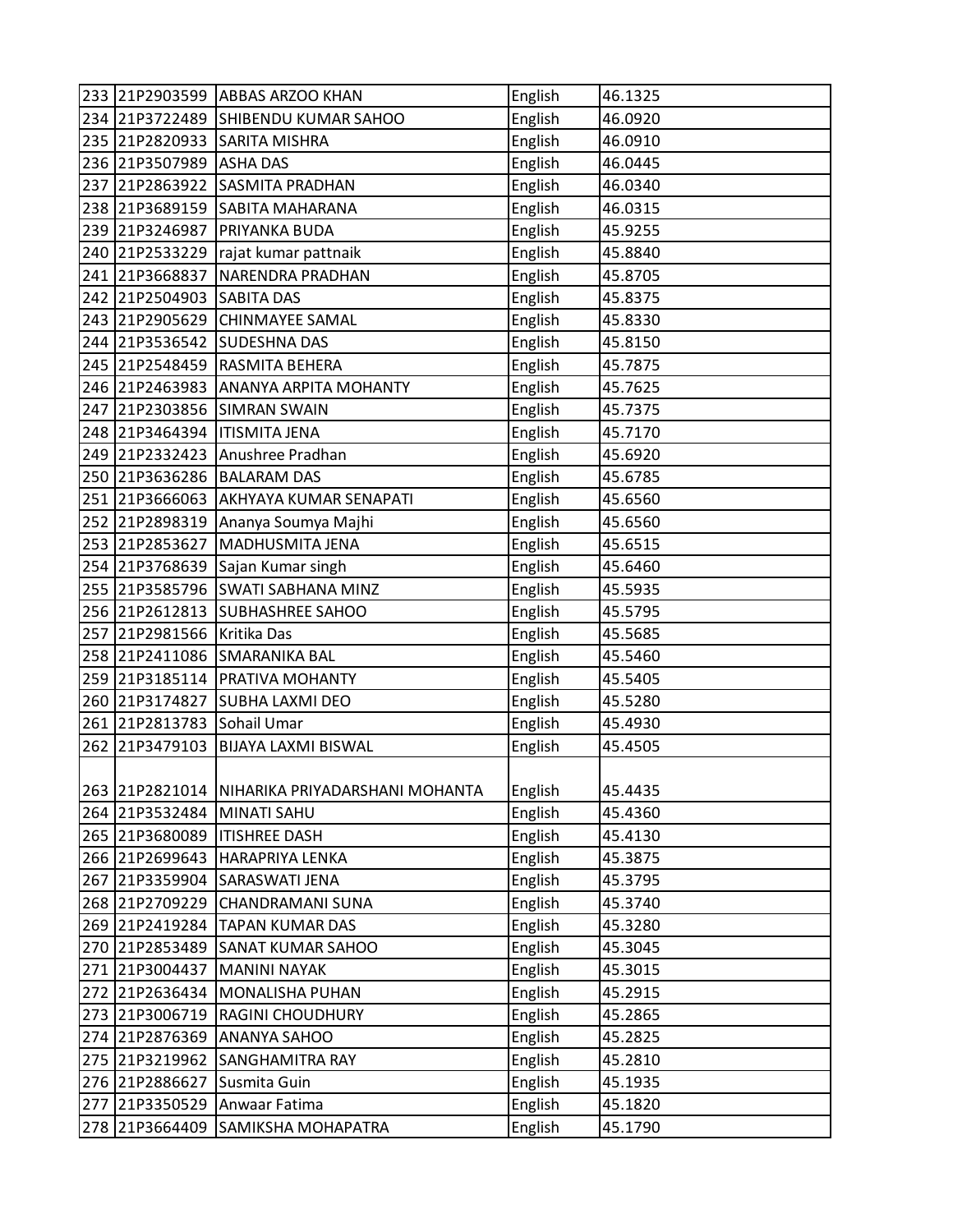|     |                | 279 21P2416189 JYOTSNARANI NAYAK   | English | 45.1505 |
|-----|----------------|------------------------------------|---------|---------|
|     |                | 280 21P2401449 MONALISHA SAMANTRAY | English | 45.1330 |
|     | 281 21P2876224 | <b>BISHNUPRIYA BEHERA</b>          | English | 45.1145 |
|     | 282 21P3028096 | <b>SOPHIYA SAJEED</b>              | English | 45.1035 |
|     | 283 21P2745799 | <b>PRITISIKHA PALAI</b>            | English | 45.0850 |
|     | 284 21P3414912 | Madhusmita Bhanjdeo                | English | 45.0245 |
|     | 285 21P3103987 | <b>SUSHREE YAJNAPRAVA SAHU</b>     | English | 45.0080 |
|     | 286 21P2916692 | <b>ARPITA KUMARI PATRO</b>         | English | 44.9720 |
| 287 | 21P3050829     | <b>BISWAJEET NAYAK</b>             | English | 44.9410 |
|     | 288 21P2906216 | <b>SUBHASMITA DALBEHERA</b>        | English | 44.9375 |
|     | 289 21P2522536 | KALPANA NAYAK                      | English | 44.9305 |
|     | 290 21P3521739 | Omey Habiba                        | English | 44.9130 |
|     | 291 21P3461852 | Trishara Dangua                    | English | 44.8960 |
|     | 292 21P2433663 | <b>SUBHASMITA PANDA</b>            | English | 44.8295 |
|     | 293 21P2347124 | <b>PRIYANKA SWAIN</b>              | English | 44.8290 |
|     | 294 21P3544162 | <b>ANKITA DASH</b>                 | English | 44.7855 |
|     | 295 21P2809407 | <b>SUNITA PRADHAN</b>              | English | 44.7740 |
|     | 296 21P2789114 | <b>ISHA BHOI</b>                   | English | 44.7580 |
| 297 | 21P2785729     | <b>ASHUTOSH NAYAK</b>              | English | 44.7530 |
|     | 298 21P3630793 | M PRIYANKA ACHARY                  | English | 44.7055 |
|     | 299 21P2507294 | <b>SHUBHRA SHISHIRA SAHOO</b>      | English | 44.6845 |
|     | 300 21P2738382 | DAYASHREE KAJULIMA                 | English | 44.6730 |
|     | 301 21P3714569 | <b>MAMATA SAHOO</b>                | English | 44.6710 |
|     | 302 21P3421227 | <b>ARUNDHATEE PANDA</b>            | English | 44.6465 |
|     | 303 21P3419476 | Tanzila khan                       | English | 44.6340 |
|     | 304 21P2864772 | <b>BIJAYALAXMI PANDA</b>           | English | 44.6020 |
|     | 305 21P2655802 | JASMINE USMAN                      | English | 44.5460 |
|     | 306 21P3206759 | PRAJNYASINI GHADAI                 | English | 44.5455 |
| 307 | 21P2294969     | <b>SUBHADRA CHAKRABARTY</b>        | English | 44.5420 |
|     | 308 21P2440972 | Prachi Singh                       | English | 44.5250 |
|     | 309 21P2983733 | Abhiti Abhista                     | English | 44.4945 |
|     |                | 310 21P2743124 ANANYA PATTANAYAK   | English | 44.4870 |
|     | 311 21P3383506 | rohit yadav                        | English | 44.4635 |
|     | 312 21P3380499 | <b>Vishal Purohit</b>              | English | 44.4630 |
|     | 313 21P2328874 | <b>SASWATI PRADHAN</b>             | English | 44.4625 |
|     | 314 21P3538019 | <b>SUBHASMITA BARIK</b>            | English | 44.4625 |
|     | 315 21P3557929 | PRASADINI MATAGAJSINGH             | English | 44.4330 |
|     | 316 21P3667124 | <b>SUBHAM GUPTA</b>                | English | 44.4055 |
|     | 317 21P3370234 | Bagismita Behura                   | English | 44.3445 |
|     | 318 21P3434196 | Biraj Topno                        | English | 44.3215 |
|     | 319 21P2618227 | JAYAPRAKASH PODH                   | English | 44.3000 |
|     | 320 21P3647639 | <b>DEBASMITA RANA</b>              | English | 44.2135 |
|     | 321 21P2617913 | <b>ARUNA MEHER</b>                 | English | 44.1865 |
|     | 322 21P3283759 | DIBYAJYOTI BEHERA                  | English | 44.1820 |
| 323 | 21P2557869     | <b>ABITAL MINZ</b>                 | English | 44.1635 |
|     | 324 21P2707912 | SATABDI PUJARI                     | English | 44.1470 |
| 325 | 21P2958294     | RAJANI KHARA                       | English | 44.1375 |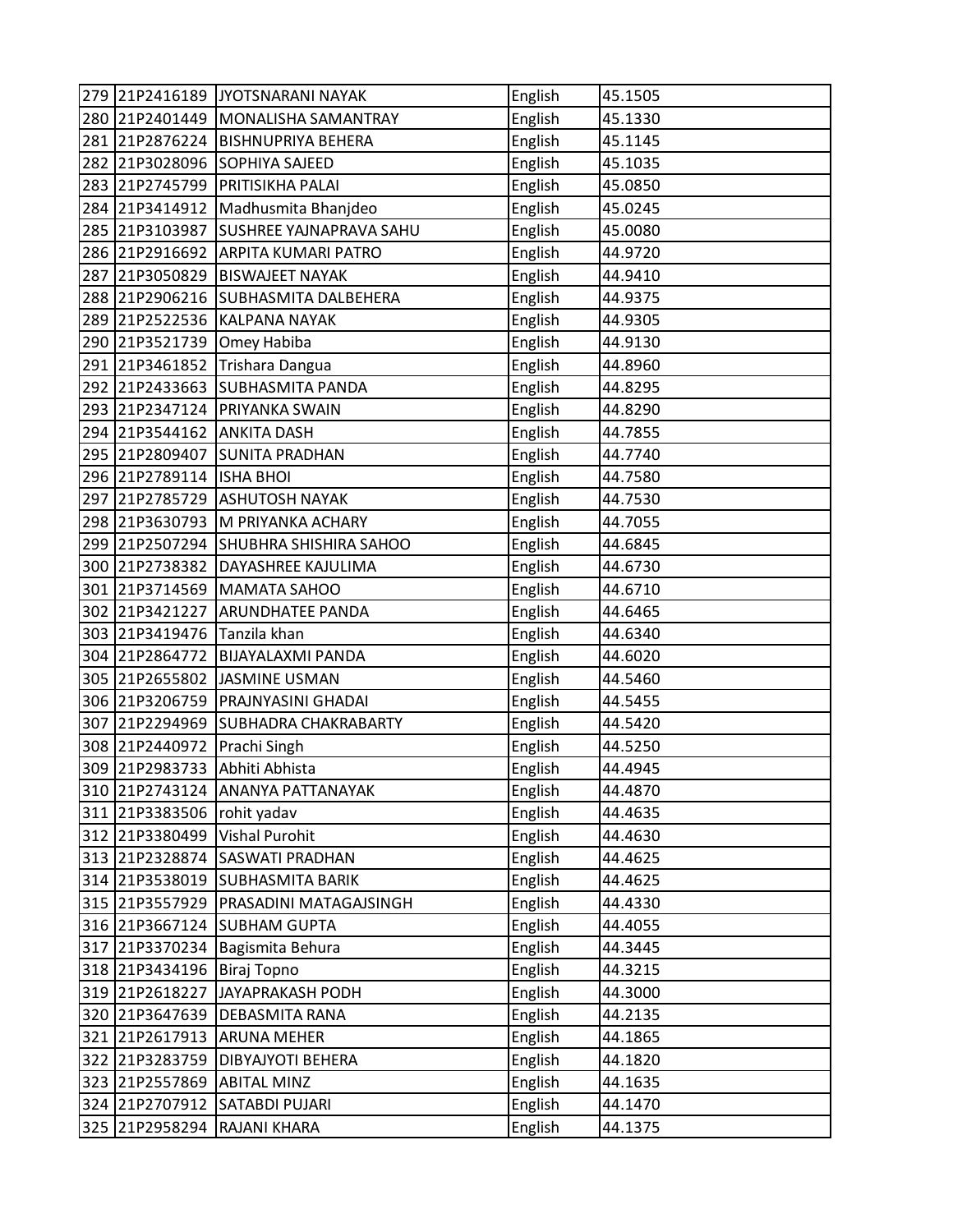|     |                           | 326 21P2394903 MANARANJAN ROUL     | English | 44.0495 |
|-----|---------------------------|------------------------------------|---------|---------|
|     |                           | 327 21P3035787 RANJITA BEHERA      | English | 44.0185 |
|     |                           | 328 21P3000156 MUGDDHA PATHI       | English | 44.0170 |
|     | 329 21P3085743            | <b>BIBEKANANDA HARPAL</b>          | English | 43.9885 |
|     |                           | 330 21P3348836 Darsana Bhanjdeo    | English | 43.9620 |
| 331 |                           | 21P2481286 Sumit Dungdung          | English | 43.9385 |
|     |                           | 332 21P3708976 SNEHALATA BARIK     | English | 43.9205 |
|     | 333 21P3563064            | PRAKASH CHANDRA MIRI               | English | 43.8825 |
|     | 334 21P2377359            | Arpita Sahu                        | English | 43.8705 |
|     |                           | 335 21P3098586 PREMLATA KULLU      | English | 43.8575 |
|     |                           | 336 21P2855089 SANDHYARANI DOBAI   | English | 43.8565 |
| 337 |                           | 21P3448539 DILLIP KUMAR PADHAN     | English | 43.8415 |
|     | 338 21P3397883            | SAMIKSHYA JENA                     | English | 43.8125 |
|     | 339 21P3451477            | SMARANIKA PATTANAIK                | English | 43.8095 |
|     | 340 21P3065644            | <b>PRATIMA BEHERA</b>              | English | 43.8075 |
|     |                           | 341 21P3143486 MANASA MANJARI      | English | 43.8045 |
|     |                           | 342 21P3089062 SMRUTIREKHA MOHANTY | English | 43.7965 |
|     | 343 21P2339569            | <b>DEBASMITA SAMAL</b>             | English | 43.7920 |
|     | 344 21P3349056            | <b>SUPRIYA NAIK</b>                | English | 43.7615 |
|     |                           | 345 21P2970326 ROSIT BILUNG        | English | 43.7545 |
|     | 346 21P2399832 ROJI MEHER |                                    | English | 43.6545 |
| 347 |                           | 21P3757969 BISWAJIT PADHEE         | English | 43.6245 |
| 348 | 21P3673356                | <b>SWATILEKHA NAYAK</b>            | English | 43.6135 |
| 349 | 21P2523439                | <b>KISHORE BEHERA</b>              | English | 43.5960 |
|     | 350 21P3647782            | <b>TAMARA OGESWAR REDDY</b>        | English | 43.5895 |
|     |                           | 351 21P3566766 SANGHAMITRA GAMANGO | English | 43.5590 |
|     |                           | 352 21P3088906 IPSITA PRIYADARSHAN | English | 43.5040 |
| 353 | 21P3644857                | <b>MRIDUL DANG</b>                 | English | 43.4930 |
| 354 | 21P2963383                | Rajashree samal                    | English | 43.4885 |
| 355 | 21P2537544                | <b>SRICHANDAN BISWAL</b>           | English | 43.4770 |
|     |                           | 356 21P3460706 MAHEZABEEN BANU     | English | 43.4715 |
|     |                           | 357 21P3344504 LIMA PRATIKSHA      | English | 43.4625 |
|     | 358 21P3495119            | <b>ARPITA NAYAK</b>                | English | 43.4510 |
|     |                           | 359 21P2456096 GANESWAR BEHERA     | English | 43.4460 |
|     |                           | 360 21P2919396 PADMINI KUMARI SAHU | English | 43.4450 |
|     | 361 21P3579093            | ARPITA PRIYADARSHINI BEJ           | English | 43.4175 |
|     | 362 21P3530412            | JYOSHNA AMATA                      | English | 43.3995 |
|     | 363 21P2361434            | <b>ANURAG NAIK</b>                 | English | 43.3960 |
|     | 364 21P2461622            | <b>SHANKAR NARAYAN PRADHAN</b>     | English | 43.3915 |
|     | 365 21P2624579            | AISHWARIYA PRIYADARSINI            | English | 43.3685 |
|     | 366 21P3084383            | <b>SUBHADARSHANI SAHOO</b>         | English | 43.3425 |
| 367 | 21P2414234                | <b>RAHUL SIKA</b>                  | English | 43.3415 |
|     | 368 21P2817579            | SWAPNA SAMAPTIKA BHANJA            | English | 43.3405 |
|     | 369 21P2309929            | Kajal Sahu                         | English | 43.3290 |
|     | 370 21P3425472            | <b>PUSPANJALI ROUT</b>             | English | 43.3250 |
|     | 371 21P2401747            | <b>SUSHAMARANI AICH</b>            | English | 43.3005 |
|     | 372 21P2968456            | <b>DIPTIMAYEE BISWAL</b>           | English | 43.2915 |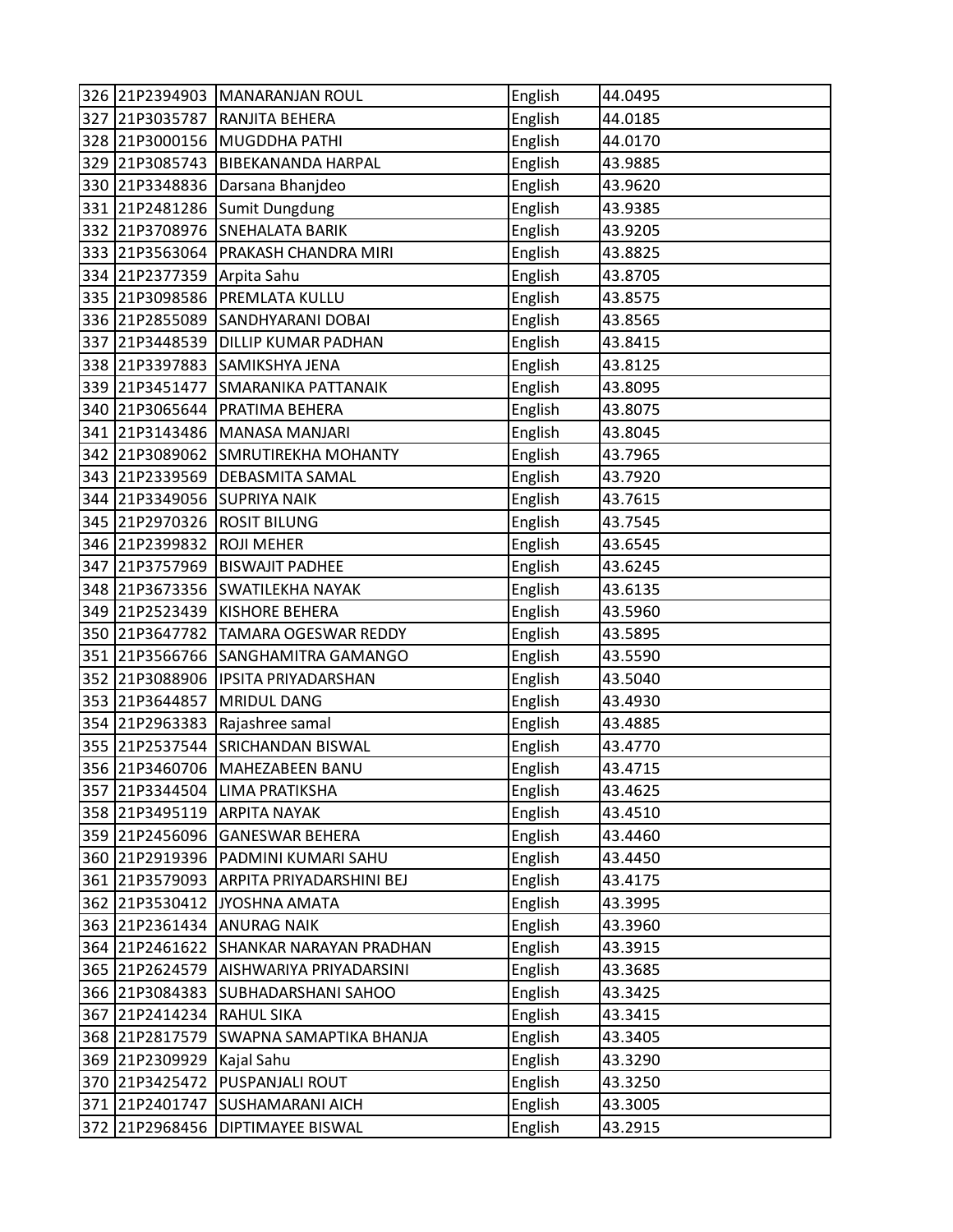|     |                | 373 21P3122279 RAJLAXMI BEHERA      | English | 43.2755 |
|-----|----------------|-------------------------------------|---------|---------|
|     | 374 21P3550807 | <b>ROCKY NELSAN LAKRA</b>           | English | 43.2515 |
|     | 375 21P2441116 | <b>SEPHALI PATTANAIK</b>            | English | 43.2175 |
|     | 376 21P2390034 | PRIYANKA PRIYADARSINI SWAIN         | English | 43.1785 |
| 377 | 21P2822554     | <b>PUJA BARIK</b>                   | English | 43.1745 |
| 378 | 21P2792172     | <b>GAYATRI MOHANTY</b>              | English | 43.1625 |
|     |                | 379 21P3246976 SUSHREE SANGITA KAR  | English | 43.1400 |
|     | 380 21P2350302 | <b>CHINMAYA BEHERA</b>              | English | 43.1395 |
|     | 381 21P3072482 | <b>ARCHANA SAHOO</b>                | English | 43.1375 |
|     | 382 21P2445417 | <b>SONALI MAHAPATRA</b>             | English | 43.0625 |
|     | 383 21P2790534 | Bhavana Behera                      | English | 43.0610 |
|     | 384 21P2537882 | <b>SONALI DAS</b>                   | English | 43.0585 |
|     | 385 21P3734837 | <b>CHANDAN KUMAR SAHOO</b>          | English | 43.0465 |
|     | 386 21P2695494 | <b>RANJULATA DAS</b>                | English | 43.0385 |
| 387 | 21P2413692     | LOPAMUDRA BISOYI                    | English | 43.0375 |
|     | 388 21P3222026 | PRIYANKA PRIYADARSANI PANDA         | English | 43.0245 |
|     | 389 21P2888293 | <b>SOURAV KUMAR DASH</b>            | English | 43.0010 |
|     | 390 21P3236106 | <b>LALITA SABAR</b>                 | English | 42.9835 |
|     | 391 21P2711334 | MADHUSMITA ROUT                     | English | 42.9790 |
|     | 392 21P2504222 | <b>LIPSA DAS</b>                    | English | 42.9630 |
|     | 393 21P3206099 | <b>AVAY TOPPO</b>                   | English | 42.9625 |
|     | 394 21P3524973 | <b>SANDEEP DASH</b>                 | English | 42.8935 |
|     | 395 21P3292103 | <b>ANANGAMANJARI DAS</b>            | English | 42.8540 |
|     | 396 21P2395402 | <b>RIYA DEEP</b>                    | English | 42.8540 |
| 397 | 21P3233184     | <b>IPSITA SAHU</b>                  | English | 42.8385 |
|     | 398 21P2927062 | <b>PRIYANKA BHOI</b>                | English | 42.8175 |
|     | 399 21P2965176 | <b>MATHURA RANA</b>                 | English | 42.8040 |
|     | 400 21P3285629 | <b>SUJAN BAG</b>                    | English | 42.8000 |
| 401 | 21P2791783     | <b>BHAKTISAGAR SAMAL</b>            | English | 42.7670 |
|     | 402 21P3141232 | <b>SUMEDHA DUTTA</b>                | English | 42.7590 |
|     | 403 21P2762547 | <b>MAMINA ROUT</b>                  | English | 42.7500 |
|     |                | 404 21P2952726 JYOTI PRAVA MAHARANA | English | 42.7435 |
|     | 405 21P3126546 | <b>AKANKSHA PRADHAN</b>             | English | 42.7275 |
|     | 406 21P2415286 | <b>NEELAM GUPTA</b>                 | English | 42.7060 |
|     | 407 21P3181822 | <b>RASMITA DASH</b>                 | English | 42.6835 |
|     | 408 21P3336283 | <b>NABIN KUMAR NAYAK</b>            | English | 42.6765 |
|     | 409 21P3098817 | <b>SONIKA RANI SINGH</b>            | English | 42.6755 |
|     | 410 21P3139493 | Tanmay sekhar behera                | English | 42.6675 |
|     | 411 21P3372909 | PRIYESH RANJAN BHOI                 | English | 42.6345 |
|     | 412 21P3250846 | <b>RAMESWAR SAMAL</b>               | English | 42.6325 |
|     | 413 21P2640919 | <b>SWASTI SHIKHA BEHERA</b>         | English | 42.6295 |
|     | 414 21P3264486 | LALATENDU SAMAL                     | English | 42.6125 |
|     | 415 21P2406982 | JUGAL KISHORE RANA                  | English | 42.6085 |
|     | 416 21P2632613 | <b>DIVYA EKKA</b>                   | English | 42.5880 |
| 417 | 21P3482232     | <b>BILASINI PARIDA</b>              | English | 42.5705 |
|     | 418 21P3046514 | Sridhar sahu                        | English | 42.5495 |
|     | 419 21P3403912 | <b>RISALI GIRI</b>                  | English | 42.5495 |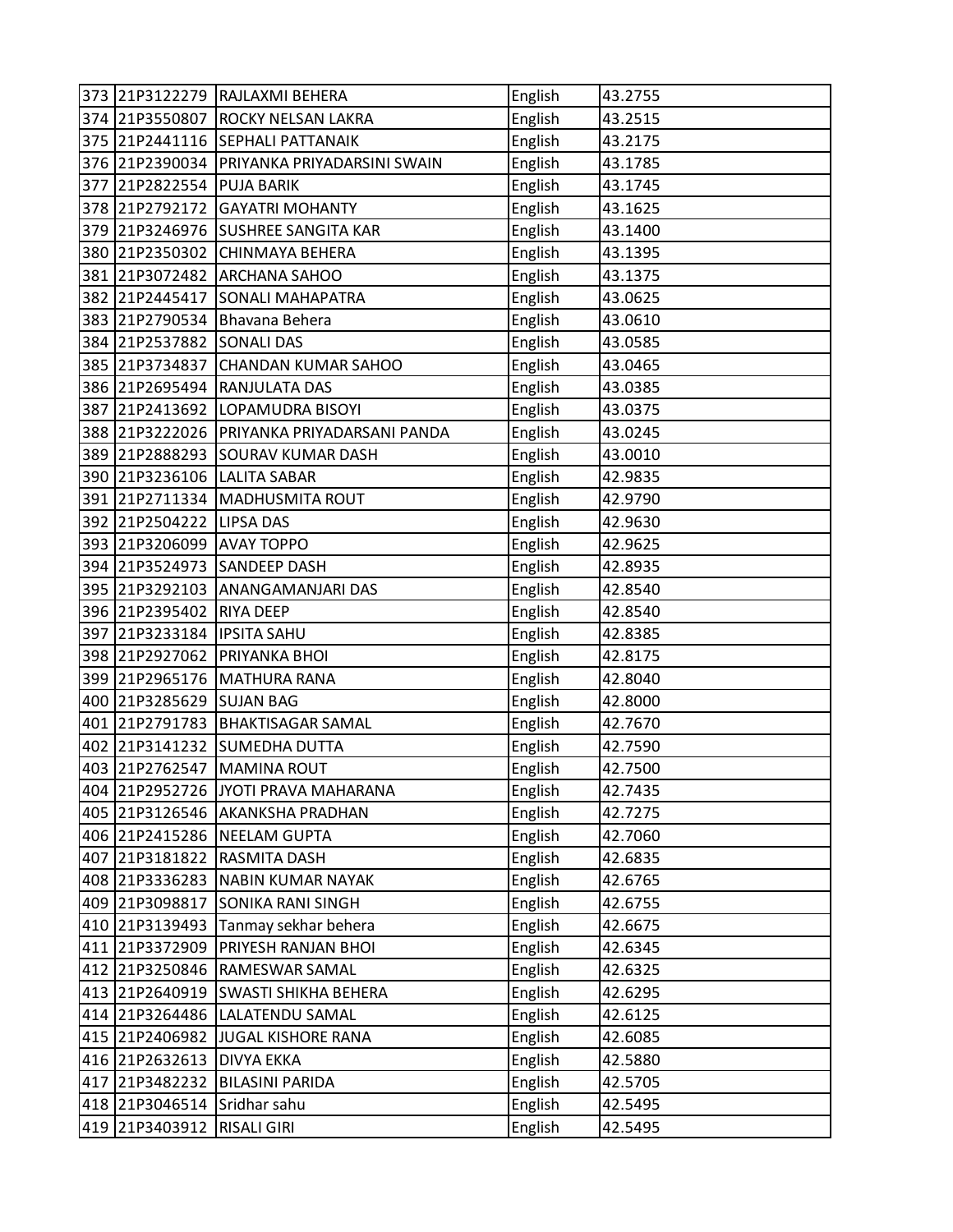|     |                             | 420 21P3536674 AMAYA PRADHAN    | English | 42.5030 |
|-----|-----------------------------|---------------------------------|---------|---------|
| 421 | 21P2869577                  | MANISHA MOHANTY                 | English | 42.4935 |
| 422 | 21P3110982                  | SUSHREE SABUJIMA BASANTIA       | English | 42.4615 |
|     | 423 21P3704383              | <b>ISIKA SHARMA</b>             | English | 42.4535 |
| 424 | 21P2286813                  | HIMANSU SEKHAR RANA             | English | 42.4505 |
|     | 425 21P2314219              | Badal palai                     | English | 42.4295 |
|     | 426 21P2683006              | <b>SAROJ BARIK</b>              | English | 42.3715 |
| 427 | 21P2962034                  | <b>ANKIT RAJ EKKA</b>           | English | 42.3520 |
|     | 428 21P3454482              | <b>ALISHMA KUJUR</b>            | English | 42.3455 |
| 429 | 21P3507862                  | Sulochna Behera                 | English | 42.3165 |
|     |                             |                                 |         |         |
|     | 430 21P2824779              | SAIPRIYA SWAYAMPRABHA BEHERA    | English | 42.2710 |
|     | 431 21P2686382              | <b>RUPINA MALLICK</b>           | English | 42.2460 |
|     | 432 21P3443842              | <b>SUMANTA DALAI</b>            | English | 42.1200 |
| 433 | 21P3185444                  | <b>SUBHASHREE PRADHAN</b>       | English | 42.1045 |
|     | 434 21P2409533              | <b>BIKRAM KUMAR BISWAL</b>      | English | 42.0955 |
|     | 435 21P3462402              | <b>SAMEER EKKA</b>              | English | 41.9740 |
|     | 436 21P2901974              | <b>PRACHIPRIYANKA GOUD</b>      | English | 41.8870 |
| 437 | 21P3163579                  | <b>PRABHAS KUMAR PADHAN</b>     | English | 41.8685 |
|     | 438 21P2708704              | <b>SONALI MOHANTY</b>           | English | 41.8515 |
|     | 439 21P2311189              | <b>KUSUM AGARWAL</b>            | English | 41.8340 |
|     | 440 21P3545637              | <b>SUJIT KUMAR PADHAN</b>       | English | 41.8300 |
| 441 | 21P3491989                  | <b>HRUSHIKESH MOHANTA</b>       | English | 41.8270 |
|     | 442 21P3324289              | <b>MOUSAM MEHTA</b>             | English | 41.8205 |
| 443 | 21P2770719                  | <b>PRABODHA KUMAR PRAHARAJ</b>  | English | 41.8105 |
| 444 | 21P2309996                  | TANMAYA KUMAR MAHAPATRA         | English | 41.7715 |
|     | 445 21P3341706              | <b>BIKRAM NAYAK</b>             | English | 41.7455 |
|     | 446 21P2982142              | <b>PRITI BARGE</b>              | English | 41.7430 |
| 447 | 21P3741942                  | <b>ANAMIKA DAS</b>              | English | 41.7245 |
|     | 448 21P2463136              | <b>SANGITA PATTANAYAK</b>       | English | 41.7040 |
|     | 449 21P2296872 JJAYANTA DAS |                                 | English | 41.6795 |
|     |                             | 450 21P3751106 SATYAJEET SABARA | English | 41.6670 |
|     | 451 21P2972814              | <b>SULIPTA PANDA</b>            | English | 41.6655 |
|     | 452 21P2916556              | JAGRUTI MOHANTY                 | English | 41.6370 |
|     | 453 21P2637842              | <b>SUPRIYA CHOUDHURY</b>        | English | 41.6345 |
|     | 454 21P3219424              | SANDHYARANI JENA                | English | 41.6335 |
|     | 455 21P2463796              | <b>GAYATRI PADHY</b>            | English | 41.5875 |
|     | 456 21P2995922              | MANISHA SAHOO                   | English | 41.5745 |
|     | 457 21P2313213              | <b>LILIMA CHHATAR</b>           | English | 41.5405 |
|     | 458 21P2436743              | JYOTI KUMARI PANDEY             | English | 41.5375 |
|     | 459 21P3541944              | <b>SOUMYASHREE BISWAL</b>       | English | 41.4130 |
| 460 | 21P3538146                  | PURNA CHANDRA GURUTELI          | English | 41.4120 |
|     | 461 21P3221422              | <b>ANKITA MOHANTY</b>           | English | 41.3035 |
|     | 462 21P2630484              | <b>MANISHA SATAPATHY</b>        | English | 41.2535 |
|     | 463 21P2879697              | <b>RAJ KUMARI SAHU</b>          | English | 41.2415 |
| 464 | 21P3292559                  | SILISWAPNA BEHERA               | English | 41.1915 |
| 465 | 21P2771996                  | <b>MANJU ROHIDAS</b>            | English | 41.1870 |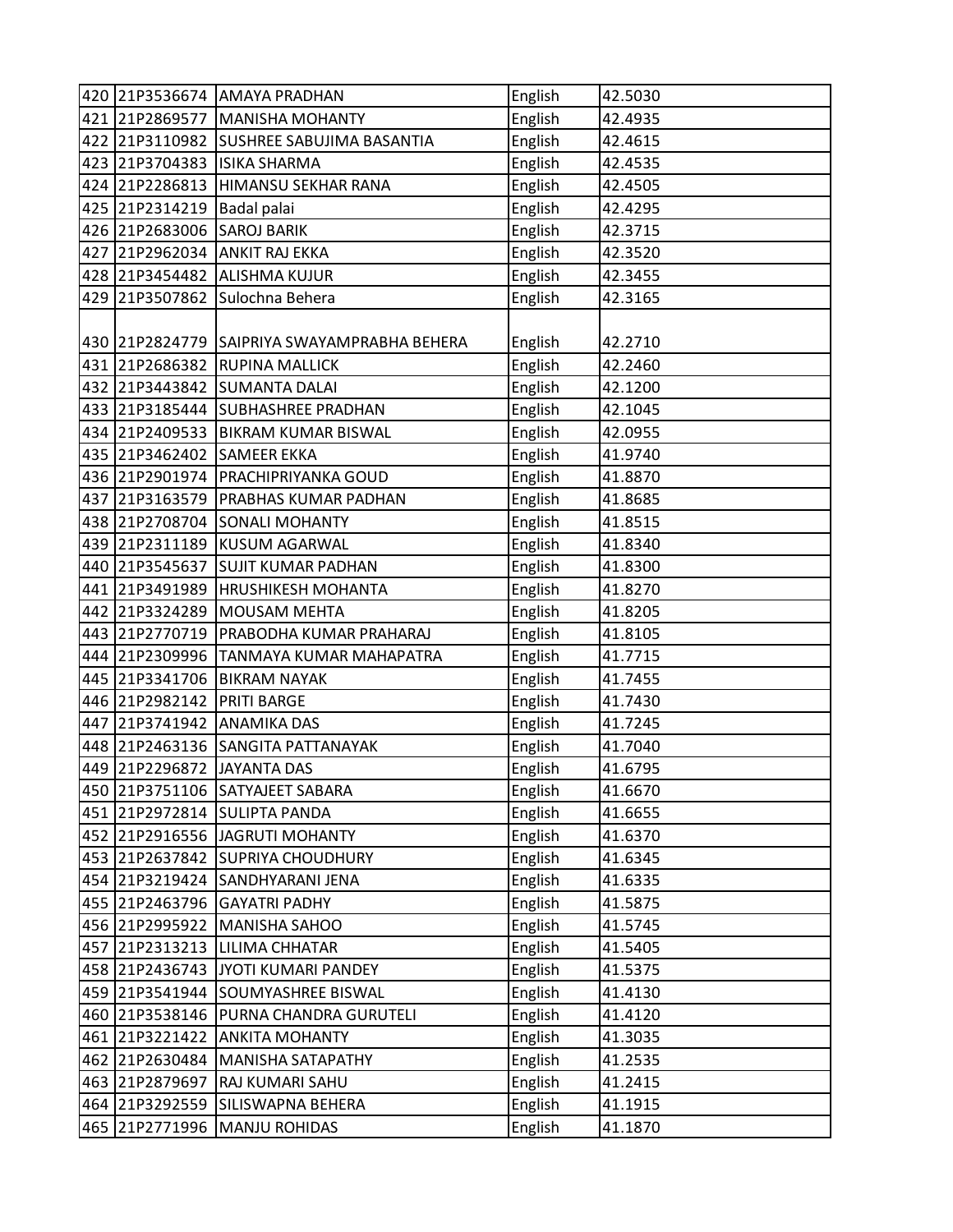|     | 466 21P3733297             | MALLAPUDI ESHESWARI          | English | 41.1375 |
|-----|----------------------------|------------------------------|---------|---------|
| 467 | 21P2827353                 | SIDDHANTA PASAYAT            | English | 41.1365 |
|     | 468 21P3482862             | RAJLAXMI SAMAL               | English | 41.1290 |
| 469 | 21P3176094                 | <b>BAISAKHI PANDA</b>        | English | 41.1245 |
| 470 | 21P3384789                 | KUNTALADEBI DIGAL            | English | 41.1085 |
|     | 471 21P2787203             | <b>TANMAYEE BEHERA</b>       | English | 41.1080 |
|     | 472 21P3373764             | <b>ITISHREE PRIYADARSINI</b> | English | 41.0775 |
|     | 473 21P3661566             | <b>ASHIS KUMAR NAYAK</b>     | English | 41.0475 |
|     | 474 21P3457283             | <b>PRIYANKA KHATAI</b>       | English | 41.0290 |
| 475 | 21P2733774                 | <b>SUJATA BHOL</b>           | English | 41.0005 |
|     | 476 21P3235536             | <b>JITENDRA NAYAK</b>        | English | 40.9795 |
| 477 |                            | 21P2325746 ARPIT SUMAN SWAIN | English | 40.9750 |
|     | 478 21P3331532             | SOUMYASNIGDHA ASHWINI        | English | 40.9525 |
|     | 479 21P2399154             | <b>HARIPRIYA SARAF</b>       | English | 40.9405 |
|     | 480 21P3112653             | <b>NIKITA SAHOO</b>          | English | 40.9335 |
|     | 481 21P3014292             | <b>BINAYA KUMAR MANHIRA</b>  | English | 40.9115 |
|     | 482 21P3547004             | <b>DEBARAJ KABI</b>          | English | 40.8665 |
|     | 483 21P2447837             | JAJNYASENI BEHERA            | English | 40.8665 |
|     | 484 21P3569479             | <b>SANJUKTA SWAIN</b>        | English | 40.8450 |
|     | 485 21P2842692             | <b>MANAS SAHU</b>            | English | 40.8085 |
|     | 486 21P2569167             | NIHAR RANJAN SAHOO           | English | 40.7720 |
|     | 487 21P3564447             | <b>Basudev Jena</b>          | English | 40.7155 |
|     | 488 21P3714353             | <b>DEEPAK KUMAR SAHOO</b>    | English | 40.6790 |
|     | 489 21P2433584             | <b>BISHNU PRIYA BEHERA</b>   | English | 40.6545 |
|     | 490 21P2648399             | <b>SARITA MALI</b>           | English | 40.6455 |
|     | 491 21P2910122             | MADHUSMITA KHANDA            | English | 40.6415 |
|     | 492 21P2954104             | NAMITA THETUAR               | English | 40.6335 |
| 493 | 21P2923706                 | JYOTIRMAYEE SETHI            | English | 40.5655 |
|     | 494 21P2549069             | <b>ANINDITA RAUL</b>         | English | 40.5500 |
| 495 | 21P2870127                 | <b>BINAYA KUMAR SAHU</b>     | English | 40.5125 |
|     | 496 21P3511144             | MONALISHA PATRA              | English | 40.4275 |
|     | 497 21P2648729 Tofan Nayak |                              | English | 40.3875 |
|     | 498 21P3747166             | <b>SUBHASHREE SENAPATI</b>   | English | 40.3020 |
|     | 499 21P3270983             | SHIBASISH SAHU               | English | 40.2430 |
|     | 500 21P2480166             | <b>SUREKHA TOPPO</b>         | English | 40.2285 |
|     | 501 21P3716553             | MAHESWAR JIT                 | English | 40.2275 |
|     | 502 21P3742679             | <b>Gauttam Nayak</b>         | English | 40.2165 |
|     | 503 21P3104704             | SUPRIYA PRIYADARSHANI SWAIN  | English | 40.1215 |
|     | 504 21P2906594             | <b>MANTU KUMAR NAYAK</b>     | English | 40.1155 |
|     | 505 21P2442969             | <b>KUNA MAJHI</b>            | English | 40.0950 |
|     | 506 21P2440333             | <b>SUNITA BEHERA</b>         | English | 40.0805 |
|     | 507 21P2459419             | <b>ISWAR DUTTA PANTUR</b>    | English | 40.0650 |
|     | 508 21P3586533             | <b>CHITARANJAN MALLICK</b>   | English | 39.9720 |
|     | 509 21P2534662             | PRAKASH CHANDRA SAHOO        | English | 39.9430 |
|     | 510 21P2590076             | <b>BARSHARANI MISHRA</b>     | English | 39.9415 |
|     | 511 21P3016883             | <b>ANJNI XESS</b>            | English | 39.9015 |
| 512 | 21P2948384                 | <b>BANITA BEHERA</b>         | English | 39.9005 |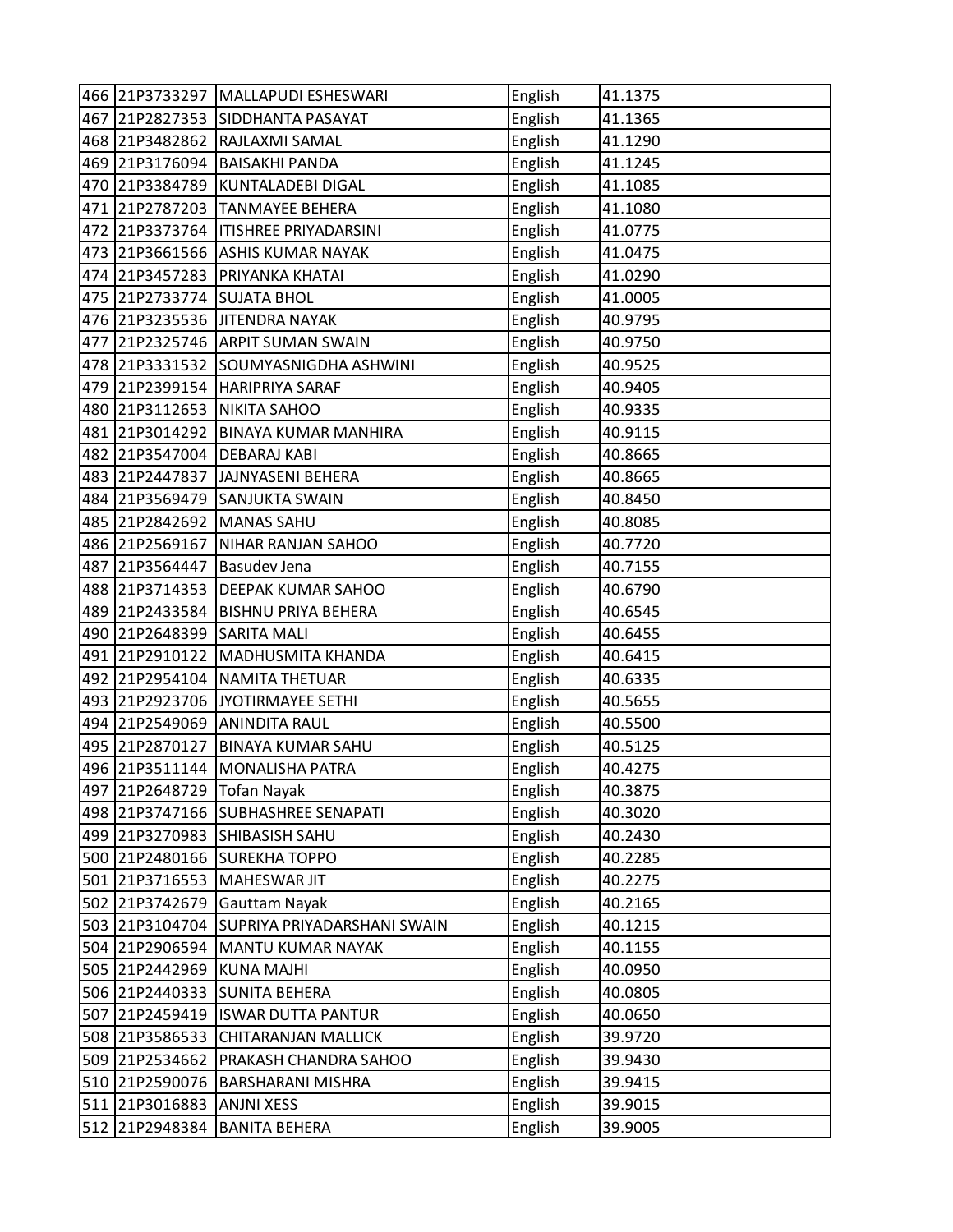|     |                | 513 21P2979942 BISHNU PRIYA MAHARANA | English | 39.8450 |
|-----|----------------|--------------------------------------|---------|---------|
|     | 514 21P2293177 | LAXMIPRIYA GHADEI                    | English | 39.8375 |
|     | 515 21P3288323 | <b>ANITA PURTY</b>                   | English | 39.8375 |
|     | 516 21P2991759 | <b>KRISHNAMAYEE RANA</b>             | English | 39.8085 |
| 517 | 21P2344472     | <b>ROHAN BEHERA</b>                  | English | 39.7640 |
| 518 | 21P2627722     | <b>SAROJINI SAHOO</b>                | English | 39.7460 |
| 519 | 21P2999299     | <b>BARSHA PADHAN</b>                 | English | 39.6785 |
| 520 | 21P3163293     | <b>SURAVI PANDA</b>                  | English | 39.6055 |
| 521 | 21P3546802     | KAIBALYA SENAPATI                    | English | 39.5785 |
| 522 | 21P3684319     | <b>BEDAPRAKASH CHHANDA</b>           | English | 39.5575 |
| 523 | 21P3519932     | DHARANI MOHANTA                      | English | 39.5485 |
|     | 524 21P2797406 | <b>SUMITRA KUMARI SAHU</b>           | English | 39.4960 |
|     | 525 21P2355252 | <b>MEENAKHI RAUT</b>                 | English | 39.4680 |
|     | 526 21P3081722 | <b>NASRIN BEGUM</b>                  | English | 39.4665 |
| 527 | 21P2686207     | <b>BINAY KULLU</b>                   | English | 39.4575 |
|     | 528 21P3491066 | <b>DEEPIKA MINZ</b>                  | English | 39.4085 |
|     | 529 21P3542199 | <b>SUSHREE SANGITA BARIK</b>         | English | 39.3840 |
| 530 | 21P2626084     | NIKITA PARIDA                        | English | 39.3250 |
| 531 | 21P3219442     | <b>SUCHISMITA DASH</b>               | English | 39.1625 |
| 532 | 21P2926842     | <b>ARADHANA MOHAPATRA</b>            | English | 39.1605 |
|     | 533 21P2664399 | <b>GITANJALI SAHU</b>                | English | 39.0815 |
|     |                | 534 21P2739236 SURAJ PRADHAN         | English | 39.0760 |
| 535 | 21P3539669     | <b>RAJESH KANHAR</b>                 | English | 39.0710 |
|     | 536 21P3331773 | <b>SARITA PRADHAN</b>                | English | 39.0710 |
| 537 | 21P2298082     | <b>PREITISH PRATIK</b>               | English | 39.0545 |
|     | 538 21P2454154 | <b>T. MALLIKA RANI</b>               | English | 38.9165 |
| 539 | 21P2365766     | <b>ARABINDA NAYAK</b>                | English | 38.9150 |
| 540 | 21P3602462     | <b>SHARMILA PRADHAN</b>              | English | 38.8995 |
| 541 | 21P2545643     | SIDDHANTA SEKHAR SAHU                | English | 38.8800 |
| 542 | 21P3734727     | MURALI GOUDA                         | English | 38.8205 |
|     | 543 21P2931067 | <b>TEJASWINI SAHOO</b>               | English | 38.8065 |
|     | 544 21P3674639 | NIHAR RANJAN NAYAK                   | English | 38.7490 |
|     | 545 21P3539634 | Chandan Singh                        | English | 38.6925 |
|     | 546 21P3450764 | <b>BAJU SABAR</b>                    | English | 38.6375 |
| 547 | 21P2846399     | MAMATAMAYEE GADANAYAK                | English | 38.6305 |
|     | 548 21P3492894 | <b>ALOK DAS</b>                      | English | 38.6255 |
|     | 549 21P3444437 | <b>SUJATA KOCHIM</b>                 | English | 38.5835 |
|     | 550 21P3389704 | <b>GOVIND KUMAR SAHOO</b>            | English | 38.5830 |
|     | 551 21P3771923 | <b>RAJAT NAIK</b>                    | English | 38.5645 |
| 552 | 21P2328386     | <b>PAPUN BEHERA</b>                  | English | 38.5330 |
|     | 553 21P2981592 | <b>DEBAKI SWAIN</b>                  | English | 38.4220 |
|     | 554 21P3081123 | RAMAKANTA MAJHI                      | English | 38.4080 |
|     | 555 21P3534829 | ANIL KUMAR BISWAL                    | English | 38.2855 |
|     | 556 21P3313333 | <b>SHIKHARBALA ROUT</b>              | English | 38.2290 |
| 557 | 21P3070116     | <b>SIBANI NAG</b>                    | English | 38.1620 |
|     | 558 21P3003494 | PRANGYA PARAMITA MALLICK             | English | 38.1545 |
| 559 | 21P3662983     | PRIYANKA ROUL                        | English | 38.0755 |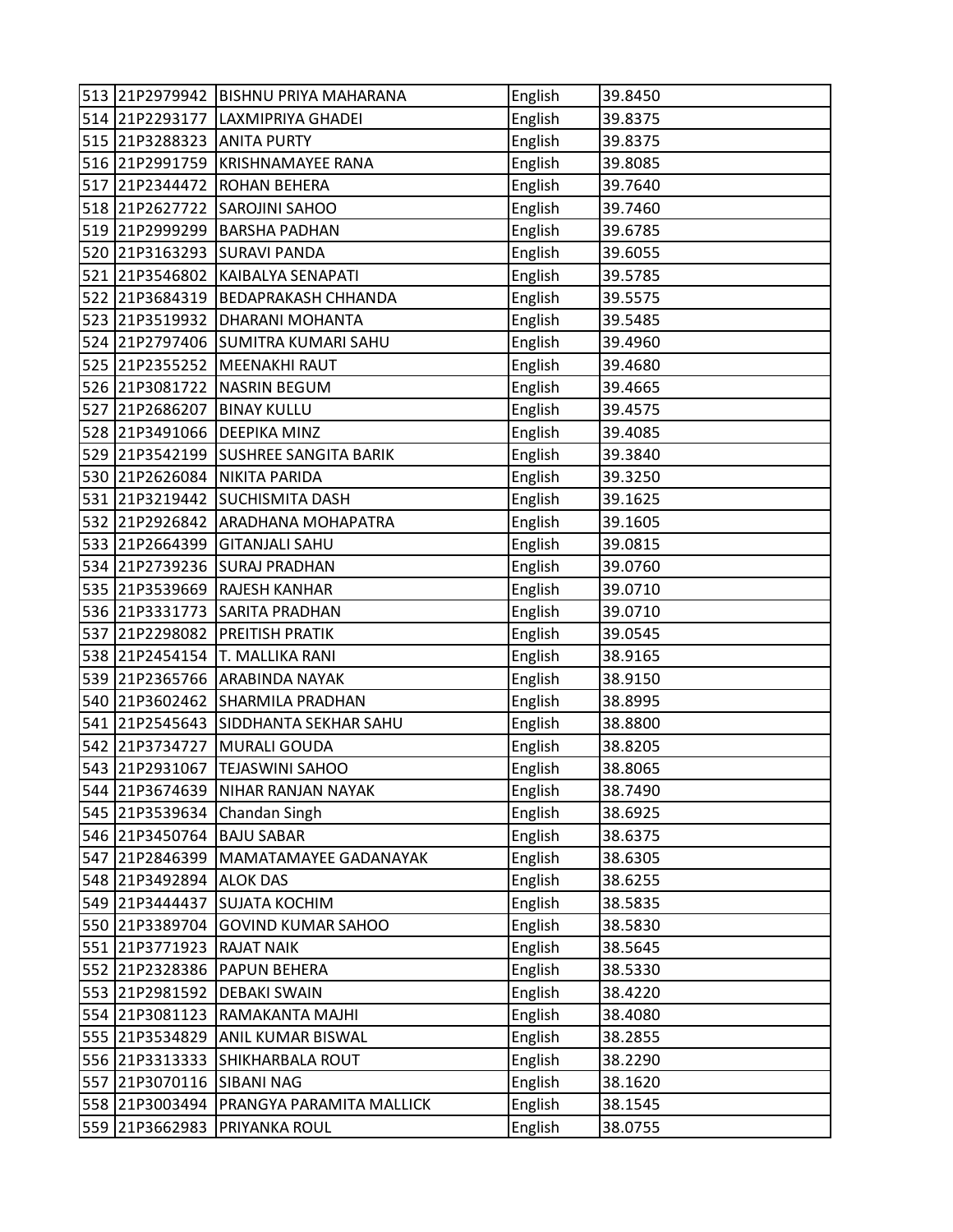|     |                | 560 21P3366236 KRISHNA KUMAR PATEL    | English | 38.0210 |
|-----|----------------|---------------------------------------|---------|---------|
|     | 561 21P3547853 | <b>FIZA KHATOON</b>                   | English | 37.9915 |
|     | 562 21P2649346 | <b>SUNIL RAJHANS</b>                  | English | 37.9575 |
|     | 563 21P2919196 | <b>ANJALI BHATI</b>                   | English | 37.9425 |
| 564 | 21P3064342     | <b>RASMITA DAS</b>                    | English | 37.9295 |
| 565 | 21P3025643     | Sonali Panda                          | English | 37.8760 |
|     | 566 21P3495839 | <b>CH JYOTIRMAYEE REDDY</b>           | English | 37.8585 |
| 567 | 21P3604723     | Nayan Lakra                           | English | 37.8510 |
|     | 568 21P3728944 | <b>BRAJESWARI PADHAN</b>              | English | 37.8470 |
| 569 | 21P2422132     | ANISA KUMARI DALAI                    | English | 37.8335 |
|     | 570 21P3738439 | Harihara Barik                        | English | 37.7615 |
|     | 571 21P2970749 | SRABANA PRADHAN                       | English | 37.7565 |
|     | 572 21P3630749 | <b>PARTHO KOUSALYA</b>                | English | 37.7435 |
| 573 | 21P3459454     | <b>KANHU PRASAD NAIK</b>              | English | 37.7245 |
| 574 | 21P2412763     | MANOJ KUMAR MATHAN                    | English | 37.6450 |
| 575 |                | 21P3107166 PAYAL PRIYADARSINI ROUTRAY | English | 37.6015 |
|     | 576 21P3684653 | <b>BIREN SAHOO</b>                    | English | 37.5500 |
| 577 | 21P3703133     | <b>SUSAMA BEHERA</b>                  | English | 37.5310 |
|     | 578 21P2510154 | <b>SIPRA MALLA</b>                    | English | 37.5150 |
| 579 | 21P2891719     | <b>AMOSH GOMANGO</b>                  | English | 37.5125 |
|     | 580 21P2535153 | PRAJNA PRIYADARSHINI                  | English | 37.4885 |
|     | 581 21P3228193 | <b>ANIL TIRKEY</b>                    | English | 37.4625 |
| 582 | 21P2606174     | <b>SIBARAM NAIK</b>                   | English | 37.4005 |
| 583 | 21P3525483     | <b>BINATI CHAULIA</b>                 | English | 37.3955 |
|     | 584 21P3016113 | SADHWISARMISTHA DASH                  | English | 37.3875 |
|     | 585 21P2412229 | KIRAN JYOTI ROUTRAY                   | English | 37.2835 |
|     | 586 21P2785113 | PRIYANSU MAHAPATRA                    | English | 37.2680 |
| 587 | 21P2583146     | <b>SUSHREE SUVANGI SAHOO</b>          | English | 37.2605 |
| 588 | 21P2530546     | <b>PARAMESWAR BARIK</b>               | English | 37.2510 |
| 589 | 21P3194297     | PRAJNA PARIMITA DAS                   | English | 37.2330 |
|     | 590 21P2956779 | <b>SANJUKTA BESHERA</b>               | English | 37.1420 |
|     |                | 591 21P2641164 NISHA REBECCA BARIK    | English | 36.9715 |
|     | 592 21P3383799 | <b>BIBEKANANDA BAL</b>                | English | 36.9125 |
|     | 593 21P2772922 | <b>RAMDAS SABAR</b>                   | English | 36.9035 |
|     | 594 21P2767579 | <b>ROSY PATEL</b>                     | English | 36.8010 |
|     | 595 21P3117684 | <b>ARUNDHATI BARIK</b>                | English | 36.7530 |
|     | 596 21P3191976 | <b>DHABALESWAR HANS</b>               | English | 36.7115 |
|     | 597 21P3707419 | <b>ANJALI TANDI</b>                   | English | 36.6300 |
|     | 598 21P3738612 | <b>HENA BEHERA</b>                    | English | 36.6230 |
|     | 599 21P3091023 | <b>ARCHANA SAMAL</b>                  | English | 36.5950 |
|     | 600 21P2761809 | <b>DINESH LAKRA</b>                   | English | 36.5775 |
| 601 | 21P3001366     | PRIYANKA NAYAK                        | English | 36.3835 |
|     | 602 21P2497106 | <b>MAMALI SAHOO</b>                   | English | 36.3665 |
|     | 603 21P3557616 | POOJARANI BHOI                        | English | 36.2625 |
|     | 604 21P2359004 | NITYANANDA PATI                       | English | 36.2145 |
|     | 605 21P3028244 | PRIYAMBADA BEHERA                     | English | 36.1875 |
|     | 606 21P2637094 | <b>SARA NAG</b>                       | English | 36.1825 |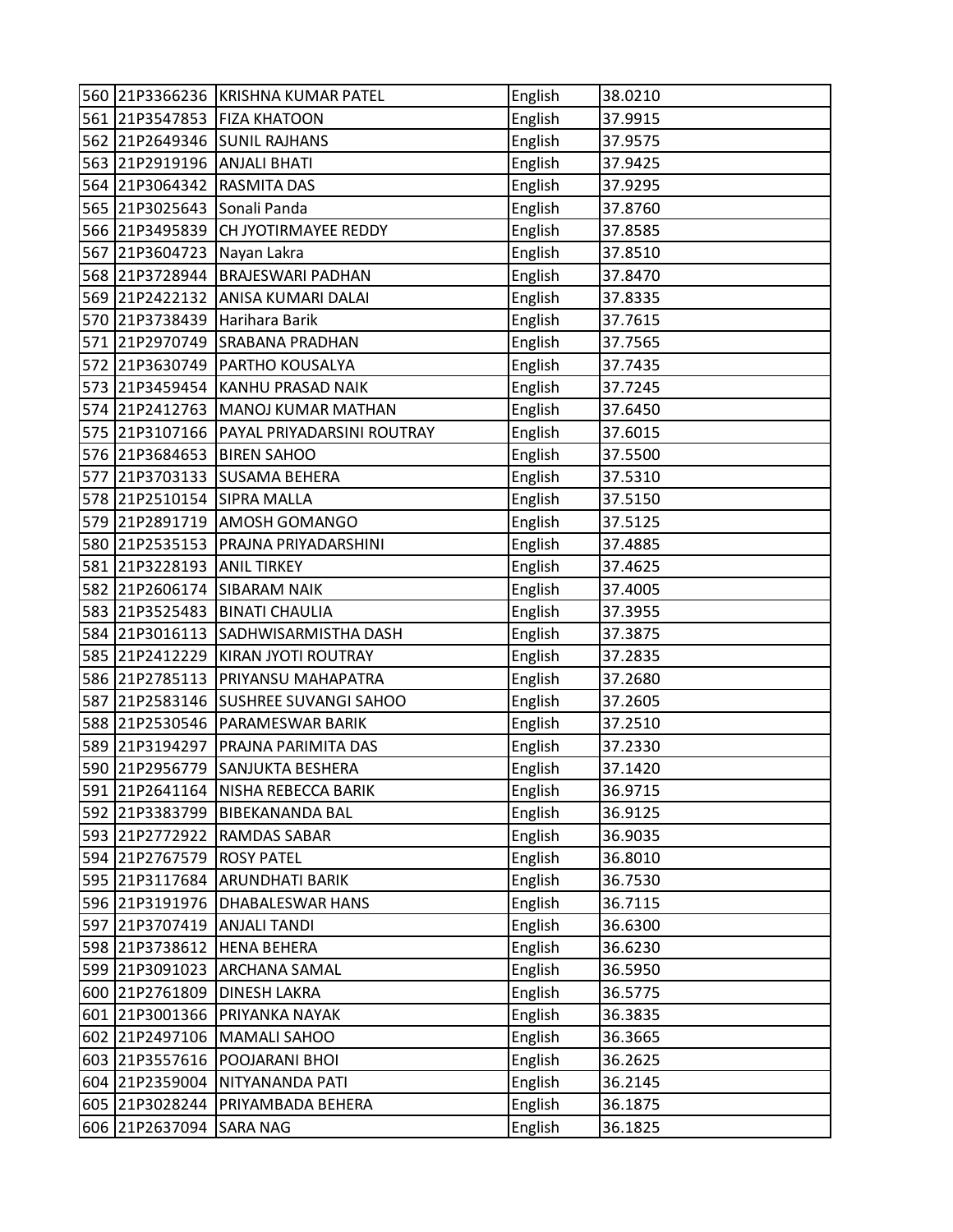|     |                | 607 21P3287389 Ranajit Nayak    | English | 36.1750 |
|-----|----------------|---------------------------------|---------|---------|
|     |                | 608 21P2793006 BHAGYALIPI SAHOO | English | 35.9885 |
|     | 609 21P3055084 | MAMALI PRADHAN                  | English | 35.9820 |
|     | 610 21P2953837 | NARMADA SAHOO                   | English | 35.9785 |
| 611 | 21P2328079     | Renuka Padmini                  | English | 35.9540 |
|     | 612 21P2868046 | <b>SNIGDHARANI MISHRA</b>       | English | 35.9145 |
|     | 613 21P2683556 | Ganesh Behera                   | English | 35.8445 |
|     | 614 21P2326444 | <b>AMBRIT TIGGA</b>             | English | 35.8210 |
|     | 615 21P2395974 | PRITI MAJHI                     | English | 35.7495 |
|     | 616 21P3574209 | <b>ARPITA DAS</b>               | English | 35.7335 |
|     | 617 21P2627499 | SIBANANDA TRIPATHY              | English | 35.5185 |
|     | 618 21P2532352 | NABAKISHORE MOHANTA             | English | 35.5065 |
|     | 619 21P2943057 | Siba Baliarsingh                | English | 35.5015 |
|     | 620 21P3051049 | <b>SOUMYA RANJAN MOHANTY</b>    | English | 35.4600 |
|     | 621 21P2611552 | <b>SHIBAJI ROUT</b>             | English | 35.4545 |
|     | 622 21P2798746 | <b>MOHAN MARNDI</b>             | English | 35.2375 |
|     | 623 21P3332253 | KANIJ FATEMA BEGUM              | English | 34.9410 |
|     | 624 21P3220072 | <b>THAKURPRASAD BAG</b>         | English | 34.8655 |
|     | 625 21P2434449 | <b>KAJAL DAS</b>                | English | 34.8455 |
|     | 626 21P2637013 | <b>MANASI DAS</b>               | English | 34.8065 |
|     | 627 21P3712224 | <b>ANJUM KHATUN</b>             | English | 34.7675 |
|     | 628 21P3508253 | <b>ISHITA SURIN</b>             | English | 34.7450 |
|     | 629 21P3188184 | <b>SEHENAZ PARWEEN</b>          | English | 34.7375 |
|     | 630 21P3040362 | YUGANJALI SAHOO                 | English | 34.6725 |
|     | 631 21P3445086 | <b>RUCHISMITA SAHOO</b>         | English | 34.6540 |
|     | 632 21P2898664 | PUJA PRIYADARSHINI DAS          | English | 34.5980 |
|     | 633 21P3385163 | KOINA PRIYADARSHANEE            | English | 34.4595 |
|     | 634 21P3686189 | <b>ASWINI MEHER</b>             | English | 34.2590 |
| 635 | 21P2724742     | <b>PRITI SHAH</b>               | English | 34.2035 |
|     | 636 21P3245557 | Sucheetra kumari padhy          | English | 34.1250 |
|     | 637 21P3396119 | LAMBODARA BISWAL                | English | 34.0915 |
|     | 638 21P3070853 | NIBEDITA NAYAK                  | English | 33.7925 |
|     | 639 21P3572779 | LOPAMUDRA SWAIN                 | English | 33.7295 |
|     | 640 21P2894849 | <b>SUBRAT KUMAR NAYAK</b>       | English | 33.5705 |
|     | 641 21P2723363 | <b>KALPANA SETHEE</b>           | English | 33.5665 |
|     | 642 21P2715294 | <b>JHARANA PRADHAN</b>          | English | 33.4575 |
|     | 643 21P3530543 | <b>KAJAL BISOYI</b>             | English | 33.4060 |
|     | 644 21P2581204 | <b>DEBASIS BEHERA</b>           | English | 33.3425 |
|     | 645 21P3745762 | <b>SANJAYA PRADHAN</b>          | English | 33.1585 |
|     | 646 21P2628932 | <b>SUPRAVA MAHAKUD</b>          | English | 33.1270 |
|     | 647 21P3293836 | Rashmita raut                   | English | 32.9080 |
|     | 648 21P3461377 | <b>PAYAL SINGH</b>              | English | 32.9070 |
|     | 649 21P3030483 | Sulagna Mohanty                 | English | 32.8515 |
|     | 650 21P3705939 | <b>ANIL KUMAR NAYAK</b>         | English | 32.5475 |
| 651 | 21P2665782     | RAJASHREE DWIBEDI               | English | 32.3635 |
|     | 652 21P3074919 | <b>DIPTEE CHOUBEY</b>           | English | 32.2580 |
| 653 | 21P2595913     | HIMADRI TANAYA PANDA            | English | 32.1795 |